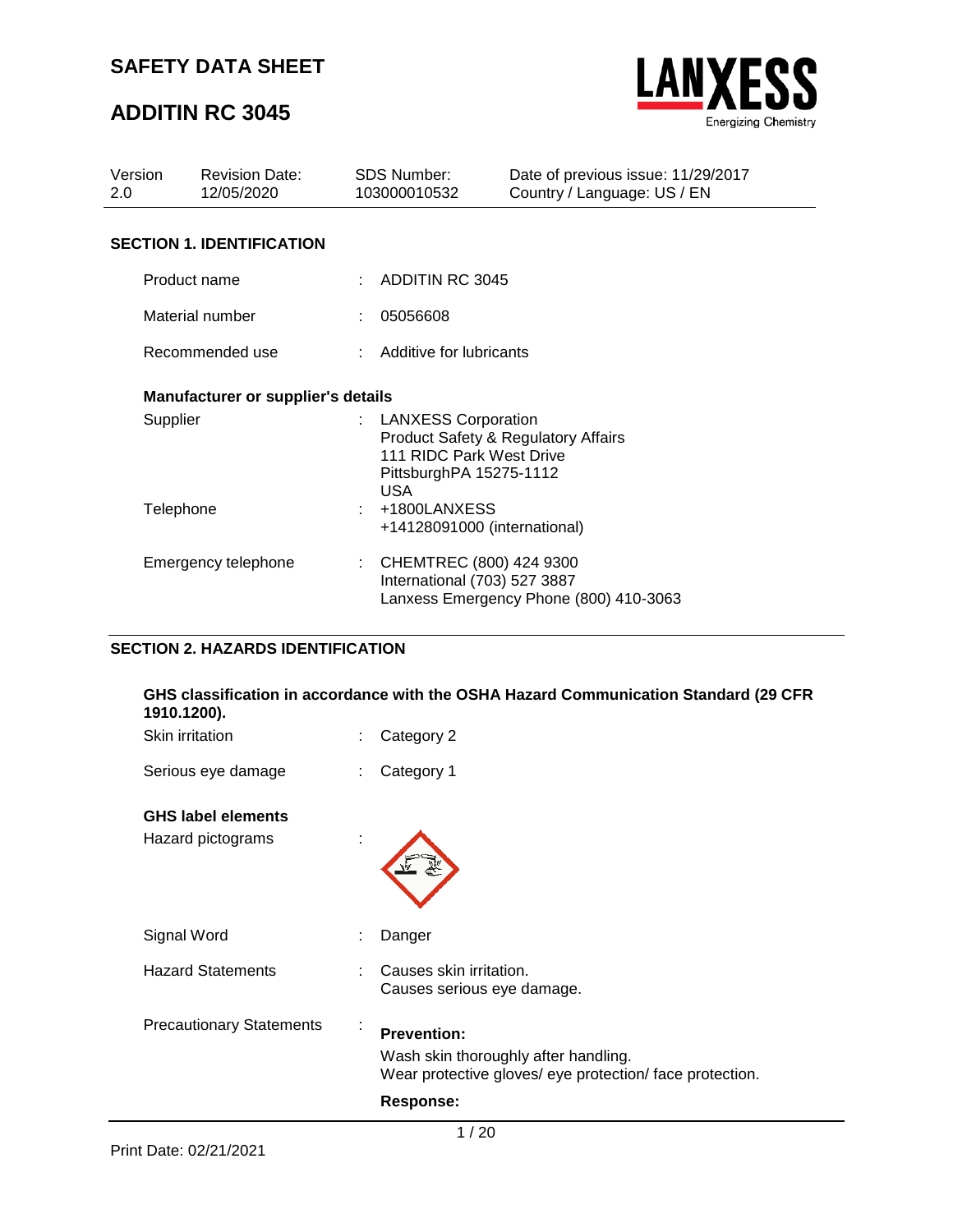## **ADDITIN RC 3045**



| Version | <b>Revision Date:</b> | <b>SDS Number:</b> | Date of previous issue: 11/29/2017                                                                                                                                                                                                                                                                                                                      |
|---------|-----------------------|--------------------|---------------------------------------------------------------------------------------------------------------------------------------------------------------------------------------------------------------------------------------------------------------------------------------------------------------------------------------------------------|
| 2.0     | 12/05/2020            | 103000010532       | Country / Language: US / EN                                                                                                                                                                                                                                                                                                                             |
|         |                       |                    | IF ON SKIN: Wash with plenty of soap and water.<br>IF IN EYES: Rinse cautiously with water for several minutes.<br>Remove contact lenses, if present and easy to do. Continue<br>rinsing. Immediately call a POISON CENTER/doctor.<br>If skin irritation occurs: Get medical advice/attention.<br>Take off contaminated clothing and wash before reuse. |

#### **Hazard Not Otherwise Classified (HNOC)**

None known.

#### **SECTION 3. COMPOSITION/INFORMATION ON INGREDIENTS**

| Substance / Mixture | : Substance |  |
|---------------------|-------------|--|
|                     |             |  |

| CAS-No. |  | Not Assigned |
|---------|--|--------------|
|---------|--|--------------|

### **Hazardous ingredients**

| Chemical name                                         | CAS-No.    | Concentration (% w/w)  |
|-------------------------------------------------------|------------|------------------------|
| Phosphorodithioic acid, mixed O,O-bis(iso- 68457-79-4 |            | $\geq$ 90 - $\leq$ 100 |
| Bu and pentyl) esters, zinc salts                     |            |                        |
| Distillates (petroleum), hydrotreated light           | 64742-55-8 | $>= 5 - < 10$          |
| paraffinic                                            |            |                        |

Any concentration shown as a range is to protect confidentiality or is due to batch variation.

### **SECTION 4. FIRST AID MEASURES**

| If inhaled              | : If inhaled, remove to fresh air.<br>Get medical attention if symptoms occur.                                                                                                                                                                                                                                                                        |
|-------------------------|-------------------------------------------------------------------------------------------------------------------------------------------------------------------------------------------------------------------------------------------------------------------------------------------------------------------------------------------------------|
| In case of skin contact | : Wash off with soap and water.<br>Continue to rinse for at least 20 minutes.<br>Get medical attention if symptoms occur.<br>Wash contaminated clothing before reuse.                                                                                                                                                                                 |
| In case of eye contact  | : Get medical attention immediately.<br>In case of contact, flush eyes with plenty of water for at least<br>30 minutes. Use fingers to ensure that eyelids are separated<br>and that the eye is being irrigated.<br>Remove contact lenses, if present and easy to do. Continue<br>rinsing.<br>Chemical burns must be treated promptly by a physician. |
| If swallowed            | Rinse mouth with water.<br>Do not induce vomiting unless directed to do by medical per-<br>sonnel.<br>Get medical attention if symptoms occur.                                                                                                                                                                                                        |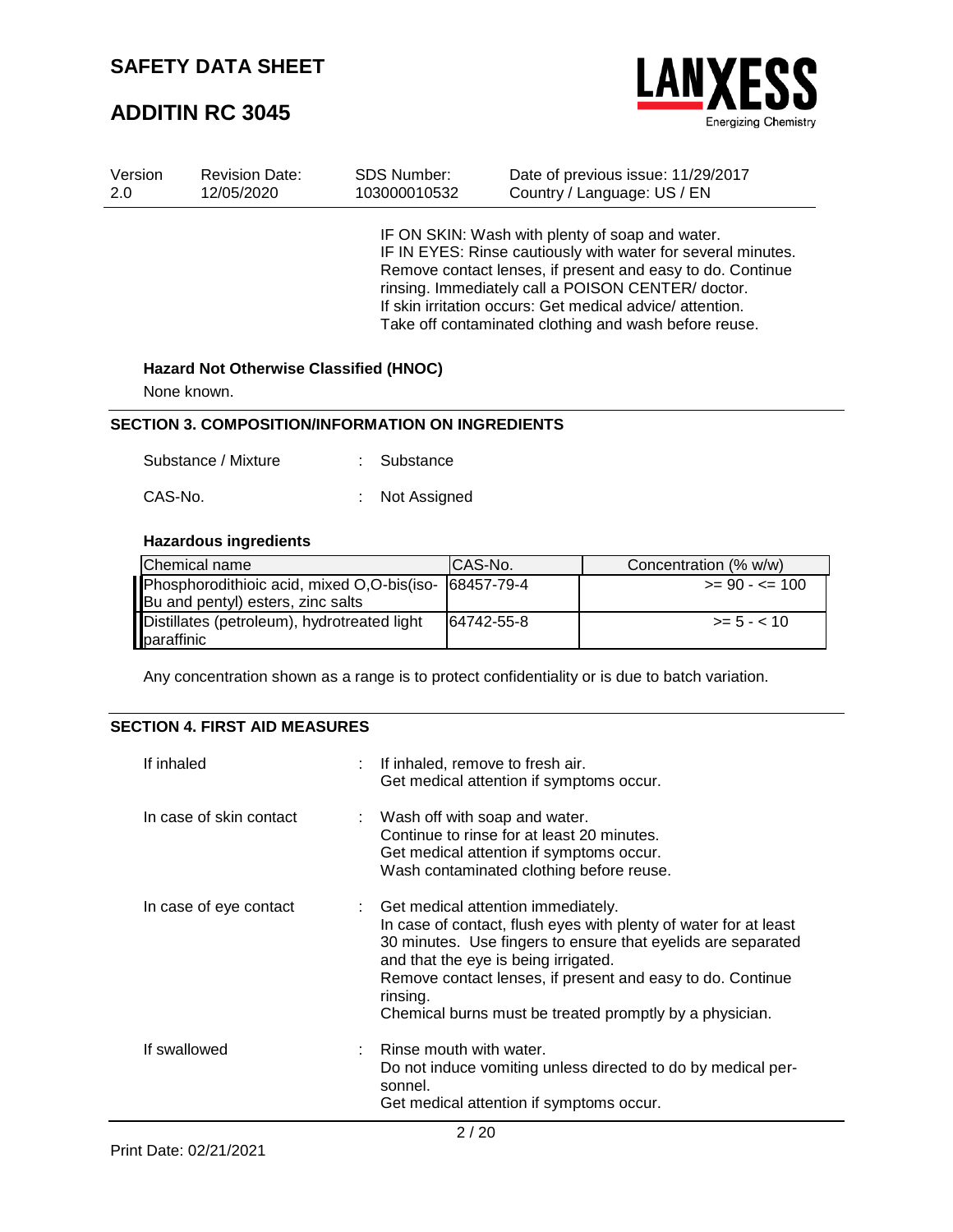## **ADDITIN RC 3045**



| Version<br>2.0                           |                    | <b>Revision Date:</b><br>12/05/2020                         |                | <b>SDS Number:</b><br>103000010532                                                               | Date of previous issue: 11/29/2017<br>Country / Language: US / EN                                                           |
|------------------------------------------|--------------------|-------------------------------------------------------------|----------------|--------------------------------------------------------------------------------------------------|-----------------------------------------------------------------------------------------------------------------------------|
|                                          |                    | Most important symptoms and effects, both acute and delayed |                |                                                                                                  |                                                                                                                             |
|                                          | Symptoms           |                                                             |                | stinging, and swelling.<br>and swelling.                                                         | Eye: Causes irritation with symptoms of reddening, tearing,<br>Skin: Causes irritation with symptoms of reddening, itching, |
|                                          | <b>Effects</b>     |                                                             |                | Causes skin irritation.<br>Causes serious eye damage.                                            |                                                                                                                             |
|                                          | Notes to physician |                                                             |                | Treat symptomatically.                                                                           |                                                                                                                             |
| <b>SECTION 5. FIRE-FIGHTING MEASURES</b> |                    |                                                             |                |                                                                                                  |                                                                                                                             |
|                                          |                    | Suitable extinguishing media                                |                | bon dioxide.                                                                                     | Use water spray, alcohol-resistant foam, dry chemical or car-                                                               |
|                                          | media              | Unsuitable extinguishing                                    |                | None known.                                                                                      |                                                                                                                             |
|                                          | fighting           | Specific hazards during fire                                | ÷              | ing or thermal decomposition.                                                                    | Toxic and irritating gases/fumes may be given off during burn-                                                              |
|                                          | ucts               | Hazardous combustion prod-                                  | $\mathbb{R}^n$ | Carbon dioxide (CO2)<br>Carbon monoxide<br>Sulfur oxides<br>Oxides of phosphorus<br>Metal oxides |                                                                                                                             |
|                                          |                    |                                                             |                | Carbon dioxide (CO2)<br>Carbon monoxide                                                          |                                                                                                                             |

| Further information | : Promptly isolate the scene by removing all persons from the<br>vicinity of the incident if there is a fire. |
|---------------------|---------------------------------------------------------------------------------------------------------------|
|                     | No action shall be taken involving any personal risk or without<br>suitable training.                         |

### **SECTION 6. ACCIDENTAL RELEASE MEASURES**

| Personal precautions, protec- :<br>tive equipment and emer-<br>gency procedures | No action shall be taken involving any personal risk or without<br>suitable training.<br>Put on appropriate personal protection equipment.<br>Do not touch or walk through spilled material.<br>Evacuate personnel to safe areas.<br>Keep unnecessary and unprotected personnel from entering.<br>Provide adequate ventilation.<br>Do not breathe vapors, aerosols. |
|---------------------------------------------------------------------------------|---------------------------------------------------------------------------------------------------------------------------------------------------------------------------------------------------------------------------------------------------------------------------------------------------------------------------------------------------------------------|
|---------------------------------------------------------------------------------|---------------------------------------------------------------------------------------------------------------------------------------------------------------------------------------------------------------------------------------------------------------------------------------------------------------------------------------------------------------------|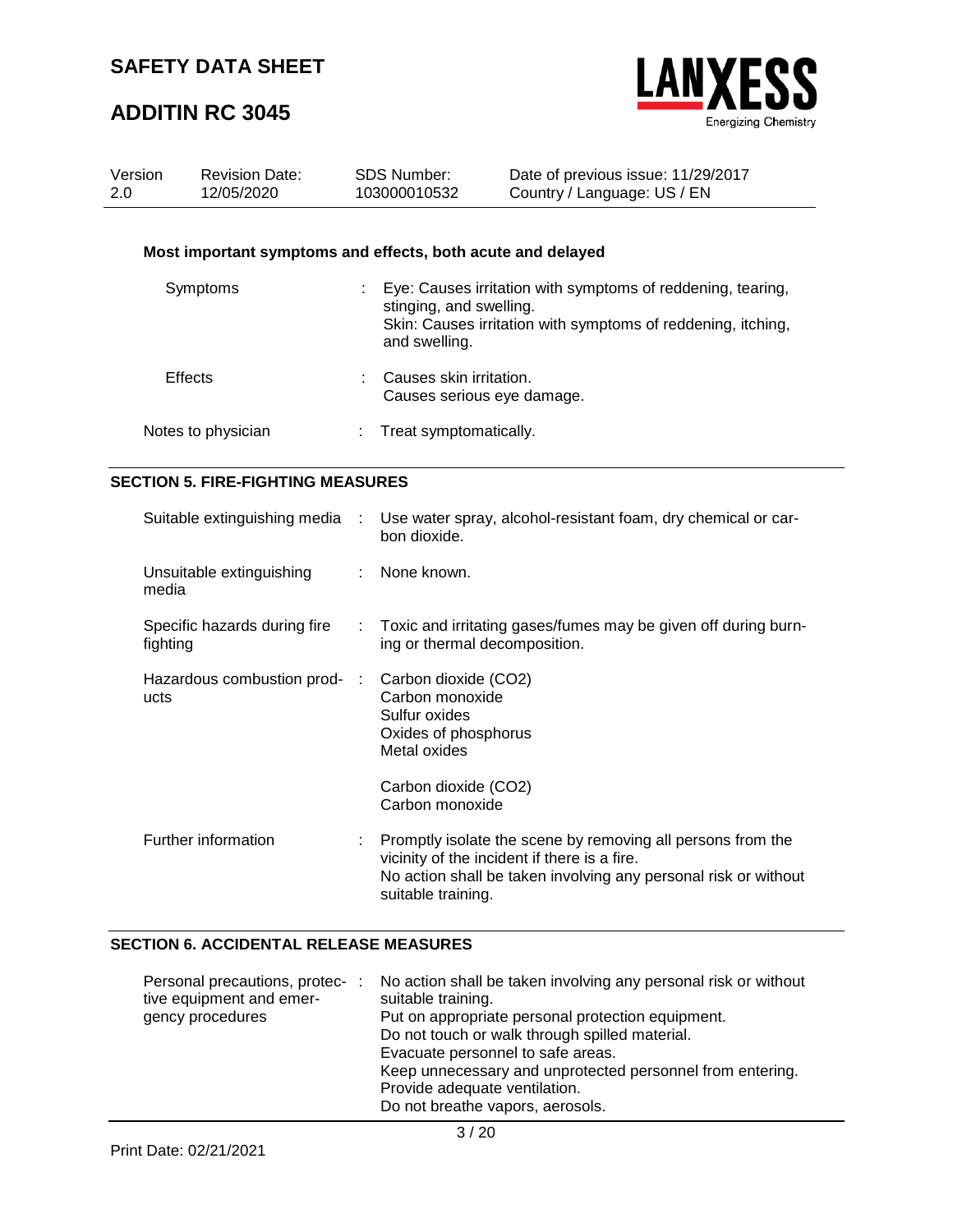## **ADDITIN RC 3045**



| Version<br>2.0                                           | <b>Revision Date:</b><br>12/05/2020 | <b>SDS Number:</b><br>103000010532                                                                     | Date of previous issue: 11/29/2017<br>Country / Language: US / EN                                                                                                                                                                                                                                                                                                                                                                                                                                                                         |
|----------------------------------------------------------|-------------------------------------|--------------------------------------------------------------------------------------------------------|-------------------------------------------------------------------------------------------------------------------------------------------------------------------------------------------------------------------------------------------------------------------------------------------------------------------------------------------------------------------------------------------------------------------------------------------------------------------------------------------------------------------------------------------|
| Environmental precautions                                |                                     | respective authorities.                                                                                | Prevent product from entering drains.<br>Prevent further leakage or spillage if safe to do so.<br>If the product contaminates rivers and lakes or drains inform                                                                                                                                                                                                                                                                                                                                                                           |
| Methods and materials for<br>containment and cleaning up |                                     | Stop leak if safe to do so.<br>Move containers from spill area.<br>follows.<br>as the spilled product. | Wash spillages into an effluent treatment plant or proceed as<br>Contain spillage, soak up with non-combustible absorbent<br>material, (e.g. sand, earth, diatomaceous earth, vermiculite)<br>and transfer to a container for disposal according to local /<br>national regulations (see section 13).<br>Dispose of wastes in an approved waste disposal facility.<br>Do not allow spilled material or wash water to enter sewers,<br>surface waters, or groundwater systems.<br>Contaminated absorbent material may pose the same hazard |

### **SECTION 7. HANDLING AND STORAGE**

| Advice on safe handling                       |    | : Remove contaminated clothing and protective equipment be-<br>fore entering eating areas.<br>Workers should wash hands and face before eating, drinking<br>and smoking.<br>Put on appropriate personal protection equipment.<br>Eating, drinking and smoking should be prohibited in areas<br>where this material is handled, stored and processed.<br>Avoid inhalation, ingestion and contact with skin and eyes.<br>Use only with adequate ventilation.                                                                                                                           |
|-----------------------------------------------|----|--------------------------------------------------------------------------------------------------------------------------------------------------------------------------------------------------------------------------------------------------------------------------------------------------------------------------------------------------------------------------------------------------------------------------------------------------------------------------------------------------------------------------------------------------------------------------------------|
| Conditions for safe storage                   |    | Store in accordance with local regulations.<br>Store in original container protected from direct sunlight in a<br>dry, cool and well-ventilated area, away from incompatible<br>materials (see Section 10) and food and drink.<br>Keep container closed when not in use.<br>Containers that have been opened must be carefully resealed<br>and kept upright to prevent leakage.<br>Do not store in unlabeled containers.<br>Use appropriate container to avoid environmental contamina-<br>tion.<br>Empty containers retain residue and can be dangerous.<br>Do not reuse container. |
| Further information on stor-<br>age stability | ÷. | No decomposition if stored and applied as directed.                                                                                                                                                                                                                                                                                                                                                                                                                                                                                                                                  |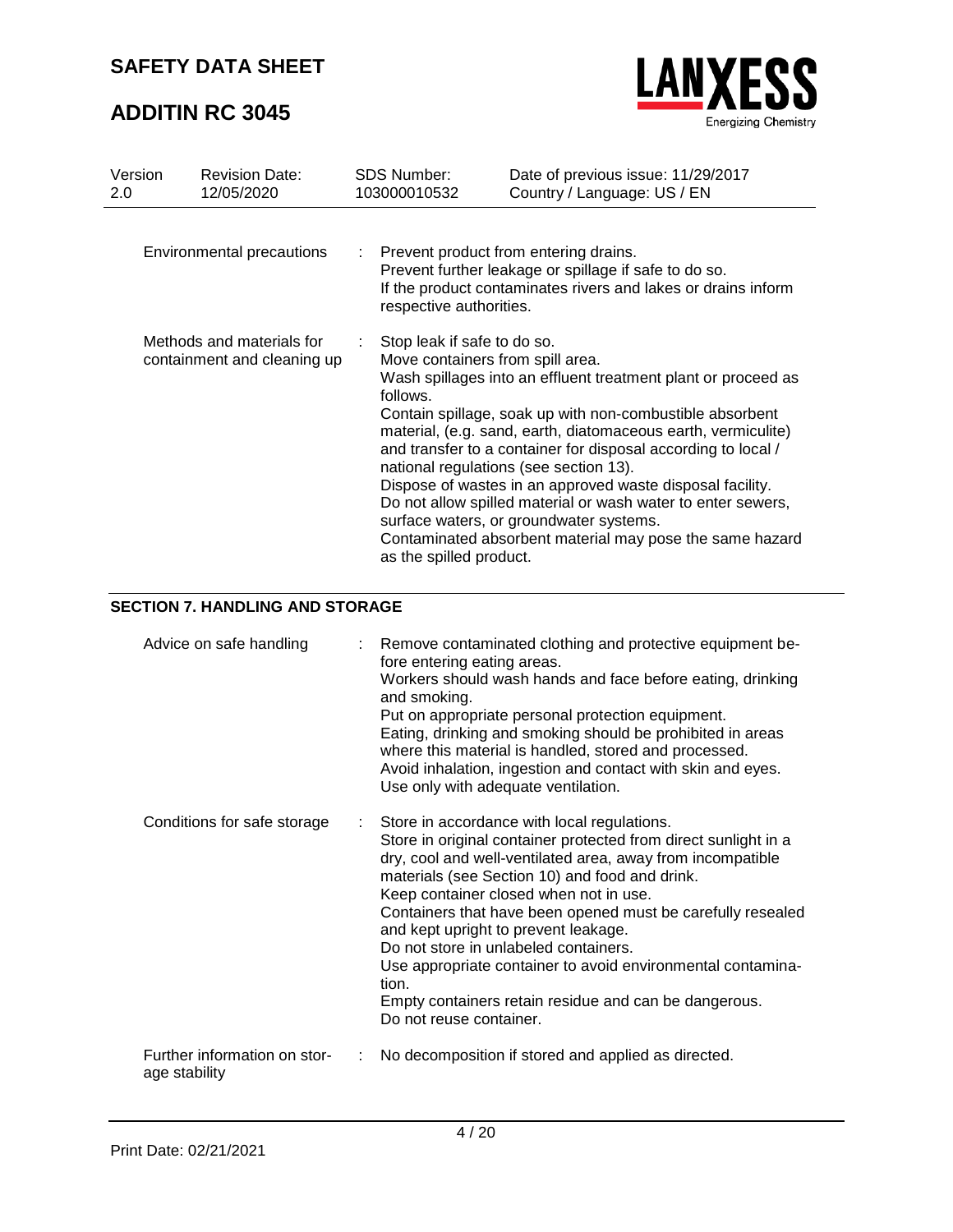

## **ADDITIN RC 3045**

| Version | <b>Revision Date:</b> | SDS Number:  | Date of previous issue: 11/29/2017 |
|---------|-----------------------|--------------|------------------------------------|
| 2.0     | 12/05/2020            | 103000010532 | Country / Language: US / EN        |

#### **SECTION 8. EXPOSURE CONTROLS/PERSONAL PROTECTION**

### **Ingredients with workplace control parameters**

| Components                                                  | CAS-No.                                | Value type                                 | Control parame-                                                                                                                                                                                                                                                                                                                                                              | <b>Basis</b>        |
|-------------------------------------------------------------|----------------------------------------|--------------------------------------------|------------------------------------------------------------------------------------------------------------------------------------------------------------------------------------------------------------------------------------------------------------------------------------------------------------------------------------------------------------------------------|---------------------|
|                                                             |                                        | (Form of                                   | ters / Permissible                                                                                                                                                                                                                                                                                                                                                           |                     |
|                                                             |                                        | exposure)                                  | concentration                                                                                                                                                                                                                                                                                                                                                                |                     |
| Distillates (petroleum), hy-<br>drotreated light paraffinic | 64742-55-8                             | TWA (Mist)                                 | $5 \text{ mg/m}$ 3                                                                                                                                                                                                                                                                                                                                                           | OSHA <sub>Z-1</sub> |
|                                                             |                                        | TWA (Inhal-                                | $5$ mg/m $3$                                                                                                                                                                                                                                                                                                                                                                 | <b>ACGIH</b>        |
|                                                             |                                        | able particu-                              |                                                                                                                                                                                                                                                                                                                                                                              |                     |
|                                                             |                                        | late matter)                               |                                                                                                                                                                                                                                                                                                                                                                              |                     |
|                                                             |                                        | TWA (Mist)                                 | $5$ mg/m $3$                                                                                                                                                                                                                                                                                                                                                                 | <b>OSHA P0</b>      |
|                                                             |                                        | TWA (Mist)                                 | $5$ mg/m $3$                                                                                                                                                                                                                                                                                                                                                                 | <b>NIOSH REL</b>    |
|                                                             |                                        | ST (Mist)                                  | $10$ mg/m $3$                                                                                                                                                                                                                                                                                                                                                                | <b>NIOSH REL</b>    |
| <b>Engineering measures</b>                                 |                                        | er exposure to airborne contaminants.      | Good general ventilation should be sufficient to control work-                                                                                                                                                                                                                                                                                                               |                     |
| Personal protective equipment                               |                                        |                                            |                                                                                                                                                                                                                                                                                                                                                                              |                     |
| Respiratory protection                                      | exposure.                              | working limits of the selected respirator. | Respirator selection must be based on known or anticipated<br>exposure levels, the hazards of the product and the safe<br>The following respirator is recommended if airborne concen-<br>trations exceed the appropriate standard/guideline.<br>A NIOSH approved air purifying respirator with organic vapor<br>cartridges and particulate prefilter can be used to minimize |                     |
| Hand protection                                             |                                        |                                            |                                                                                                                                                                                                                                                                                                                                                                              |                     |
| Material<br>Wearing time                                    | Polyvinyl chloride - PVC<br>$< 60$ min |                                            |                                                                                                                                                                                                                                                                                                                                                                              |                     |
|                                                             |                                        |                                            |                                                                                                                                                                                                                                                                                                                                                                              |                     |
| Material<br>Wearing time                                    | Nitrile rubber - NBR<br>$< 60$ min     |                                            |                                                                                                                                                                                                                                                                                                                                                                              |                     |
|                                                             |                                        |                                            |                                                                                                                                                                                                                                                                                                                                                                              |                     |
| Remarks                                                     |                                        |                                            | Gloves should be discarded and replaced if there is any indi-<br>cation of degradation or chemical breakthrough.                                                                                                                                                                                                                                                             |                     |
| Eye protection                                              |                                        | Tightly fitting safety goggles             |                                                                                                                                                                                                                                                                                                                                                                              |                     |

If inhalation hazards exist, a full-face respirator may be required instead. Skin and body protection : Permeation resistant clothing and foot protection.

|--|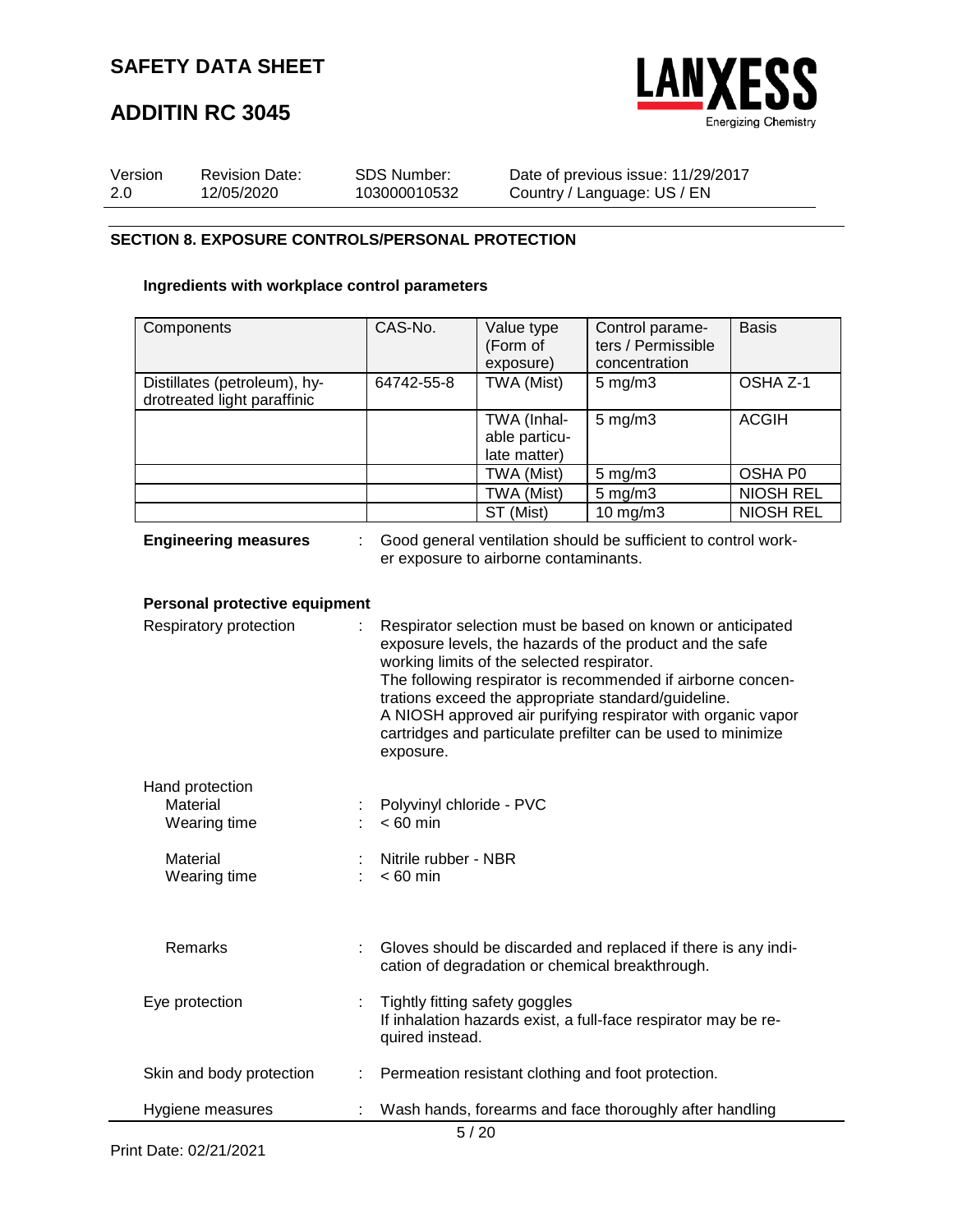## **ADDITIN RC 3045**



| Version | <b>Revision Date:</b> | SDS Number:                                            | Date of previous issue: 11/29/2017                                                                                                                                                                                                                                                  |
|---------|-----------------------|--------------------------------------------------------|-------------------------------------------------------------------------------------------------------------------------------------------------------------------------------------------------------------------------------------------------------------------------------------|
| 2.0     | 12/05/2020            | 103000010532                                           | Country / Language: US / EN                                                                                                                                                                                                                                                         |
|         |                       | contaminated clothing.<br>to the workstation location. | chemical products, before eating, smoking and using the<br>lavatory and at the end of the working period.<br>Appropriate techniques should be used to remove potentially<br>Wash contaminated clothing before reusing.<br>Ensure that eyewash stations and safety showers are close |

### **SECTION 9. PHYSICAL AND CHEMICAL PROPERTIES**

| Physical state                                      |    | liquid                                 |
|-----------------------------------------------------|----|----------------------------------------|
| Color                                               |    | yellow                                 |
| Odor                                                |    | characteristic                         |
| <b>Odor Threshold</b>                               |    | No data available                      |
| рH                                                  |    | Not applicable                         |
| Pour point                                          | ÷  | $-6 °F (-21 °C)$                       |
| Boiling point/boiling range                         | t. | 421 °F (216 °C)<br>(1,013 hPa)         |
| Flash point                                         |    | 363 °F (184 °C)<br>Method: closed cup  |
| Evaporation rate                                    |    | No data available                      |
| Flammability (solid, gas)                           |    | No data available                      |
| Upper explosion limit / Upper<br>flammability limit | ÷  | No data available                      |
| Lower explosion limit                               |    | No data available                      |
| Vapor pressure                                      |    | 0.0018752 mmHg (68 °F (20 °C))         |
| Relative vapor density                              |    | No data available                      |
| Relative density                                    |    | No data available                      |
| Density                                             |    | 1.16 g/cm <sup>3</sup> (68 °F (20 °C)) |
| Solubility(ies)<br>Water solubility                 |    | $1.625$ g/l                            |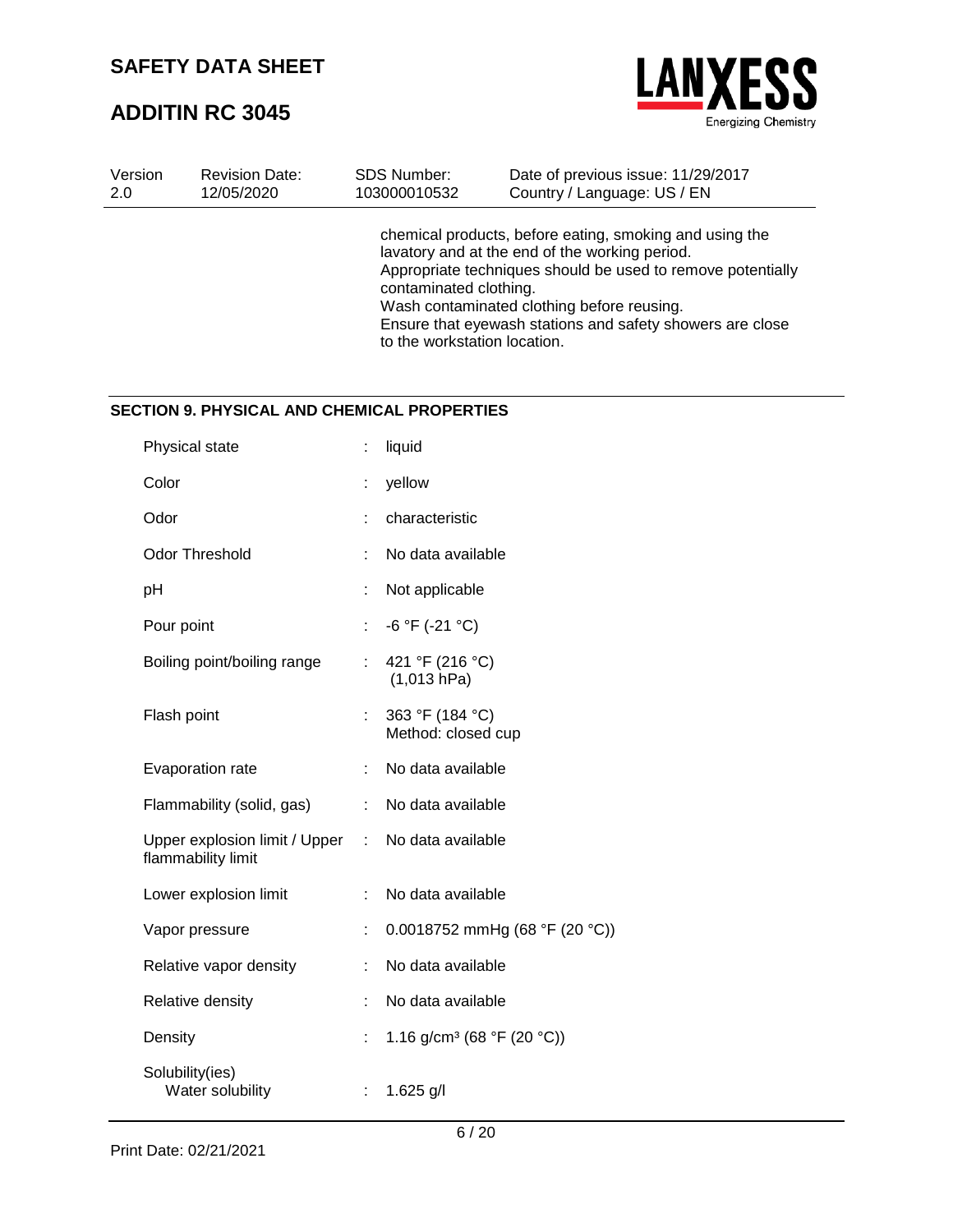## **ADDITIN RC 3045**



| Version<br>2.0 | <b>Revision Date:</b><br>12/05/2020        | <b>SDS Number:</b><br>103000010532 | Date of previous issue: 11/29/2017<br>Country / Language: US / EN |  |
|----------------|--------------------------------------------|------------------------------------|-------------------------------------------------------------------|--|
|                | Partition coefficient: n-<br>octanol/water | : No data available                |                                                                   |  |
|                | Ignition temperature                       | : No data available                |                                                                   |  |
|                | Decomposition temperature                  | : No data available                |                                                                   |  |
| Viscosity      | Viscosity, kinematic                       | : 131.6 mm2/s (104 °F (40 °C))     |                                                                   |  |
|                | <b>Explosive properties</b>                | No data available                  |                                                                   |  |
|                | Oxidizing properties                       | No data available                  |                                                                   |  |
|                |                                            |                                    |                                                                   |  |

### **SECTION 10. STABILITY AND REACTIVITY**

| Reactivity                                | No specific test data related to reactivity available for this<br>product or its ingredients. |
|-------------------------------------------|-----------------------------------------------------------------------------------------------|
| Chemical stability                        | The product is chemically stable.                                                             |
| Possibility of hazardous reac- :<br>tions | Under normal conditions of storage and use, hazardous reac-<br>tions will not occur.          |
| Conditions to avoid                       | : Extremes of temperature and direct sunlight.                                                |
| Incompatible materials                    | : Reducing agents<br>Oxidizing agents<br>Acids and bases                                      |
| Hazardous decomposition<br>products       | No decomposition if stored and applied as directed.                                           |

### **SECTION 11. TOXICOLOGICAL INFORMATION**

The most important known symptoms and effects are described in Section 2 and/or Section 4.

#### **Information on likely routes of exposure**

Inhalation Eye contact Skin contact Ingestion

#### **Acute toxicity**

Not classified based on available information.

#### **Product:**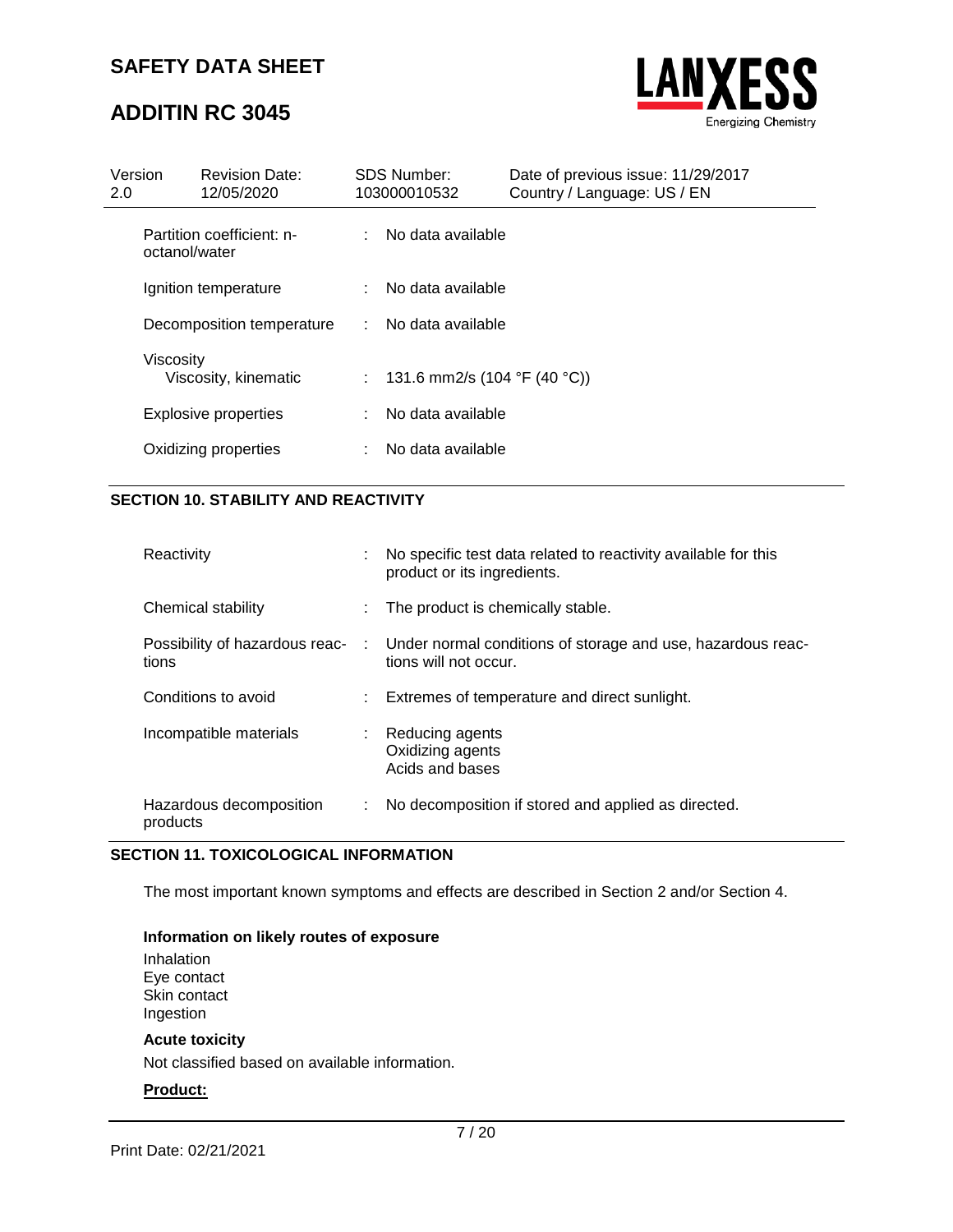## **ADDITIN RC 3045**



| Version<br>2.0 | <b>Revision Date:</b><br>12/05/2020                     |    | <b>SDS Number:</b><br>103000010532                                            | Date of previous issue: 11/29/2017<br>Country / Language: US / EN                                                                                                                           |
|----------------|---------------------------------------------------------|----|-------------------------------------------------------------------------------|---------------------------------------------------------------------------------------------------------------------------------------------------------------------------------------------|
|                | Acute oral toxicity                                     |    | Method: Calculation method                                                    | Acute toxicity estimate: 3,987 mg/kg                                                                                                                                                        |
|                | Components:                                             |    |                                                                               |                                                                                                                                                                                             |
|                |                                                         |    |                                                                               | Phosphorodithioic acid, mixed O,O-bis(iso-Bu and pentyl) esters, zinc salts:                                                                                                                |
|                | Acute oral toxicity                                     | t. | LD50 (Rat): 3,600 mg/kg                                                       |                                                                                                                                                                                             |
|                | Acute dermal toxicity                                   |    |                                                                               | : LD50 (Rabbit, male and female): $> 20,000$ mg/kg                                                                                                                                          |
|                | Distillates (petroleum), hydrotreated light paraffinic: |    |                                                                               |                                                                                                                                                                                             |
|                | Acute oral toxicity                                     |    | GLP: yes                                                                      | : LD50 (Rat, male and female): $>$ 5,000 mg/kg<br>Method: OECD Test Guideline 401<br>Remarks: Test results on an analogous product                                                          |
|                | Acute inhalation toxicity<br>÷                          |    | Exposure time: 4 h<br>Test atmosphere: dust/mist<br>GLP: yes<br>tion toxicity | LC50 (Rat, male and female): $> 5.53$ mg/l<br>Method: OECD Test Guideline 403<br>Assessment: The substance or mixture has no acute inhala-<br>Remarks: Test results on an analogous product |
|                | Acute dermal toxicity                                   | ÷  | GLP: yes                                                                      | LD50 (Rabbit, male and female): $>$ 5,000 mg/kg<br>Method: OECD Test Guideline 402                                                                                                          |
|                |                                                         |    |                                                                               |                                                                                                                                                                                             |

### **Skin corrosion/irritation**

Causes skin irritation.

### **Components:**

### **Phosphorodithioic acid, mixed O,O-bis(iso-Bu and pentyl) esters, zinc salts:**

Species: Rabbit Assessment: Irritating to skin. Method: OECD Test Guideline 404 Result: Irritating to skin. GLP: no

#### **Distillates (petroleum), hydrotreated light paraffinic:**

Species: Rabbit Method: Draize Test Result: No skin irritation GLP: yes Remarks: Test results on an analogous product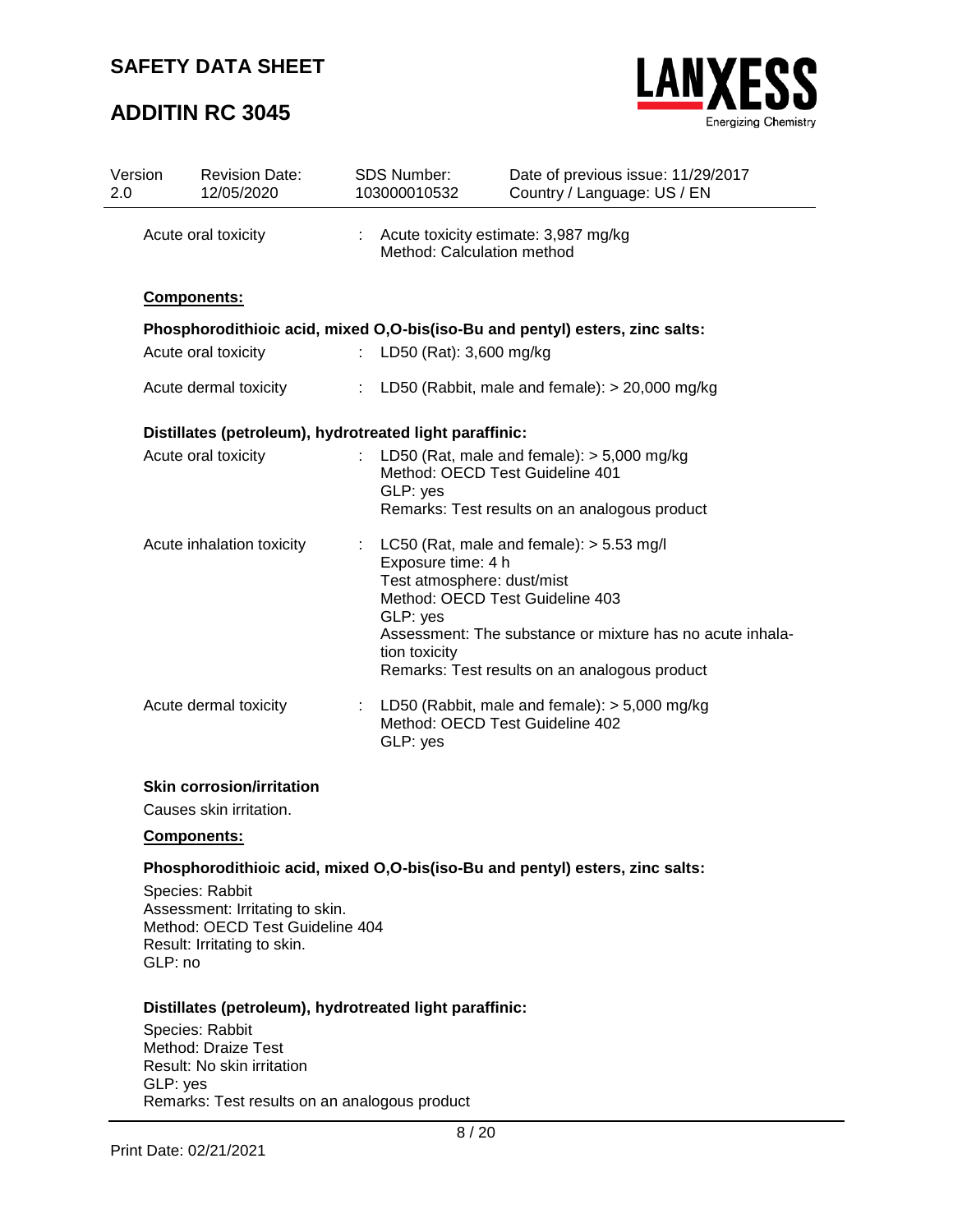## **ADDITIN RC 3045**



| Version | <b>Revision Date:</b> | SDS Number:  |
|---------|-----------------------|--------------|
| 2.0     | 12/05/2020            | 103000010532 |

Date of previous issue: 11/29/2017 Country / Language: US / EN

#### **Serious eye damage/eye irritation**

Causes serious eye damage.

#### **Product:**

Remarks: May cause irreversible eye damage.

#### **Components:**

#### **Phosphorodithioic acid, mixed O,O-bis(iso-Bu and pentyl) esters, zinc salts:**

Result: Risk of serious damage to eyes. Method: OECD Test Guideline 405

#### **Distillates (petroleum), hydrotreated light paraffinic:**

Species: Rabbit Result: No eye irritation Method: OECD Test Guideline 405 GLP: yes Remarks: Test results on an analogous product

#### **Respiratory or skin sensitization**

#### **Skin sensitization**

Not classified based on available information.

#### **Respiratory sensitization**

Not classified based on available information.

#### **Components:**

#### **Phosphorodithioic acid, mixed O,O-bis(iso-Bu and pentyl) esters, zinc salts:**

Result: negative Remarks: Read-across from analogue

#### **Distillates (petroleum), hydrotreated light paraffinic:**

Test Type: Buehler Test Routes of exposure: Skin contact Species: Guinea pig Method: OECD Test Guideline 406 Result: Did not cause sensitization on laboratory animals. GLP: yes Remarks: Test results on an analogous product

#### **Germ cell mutagenicity**

Not classified based on available information.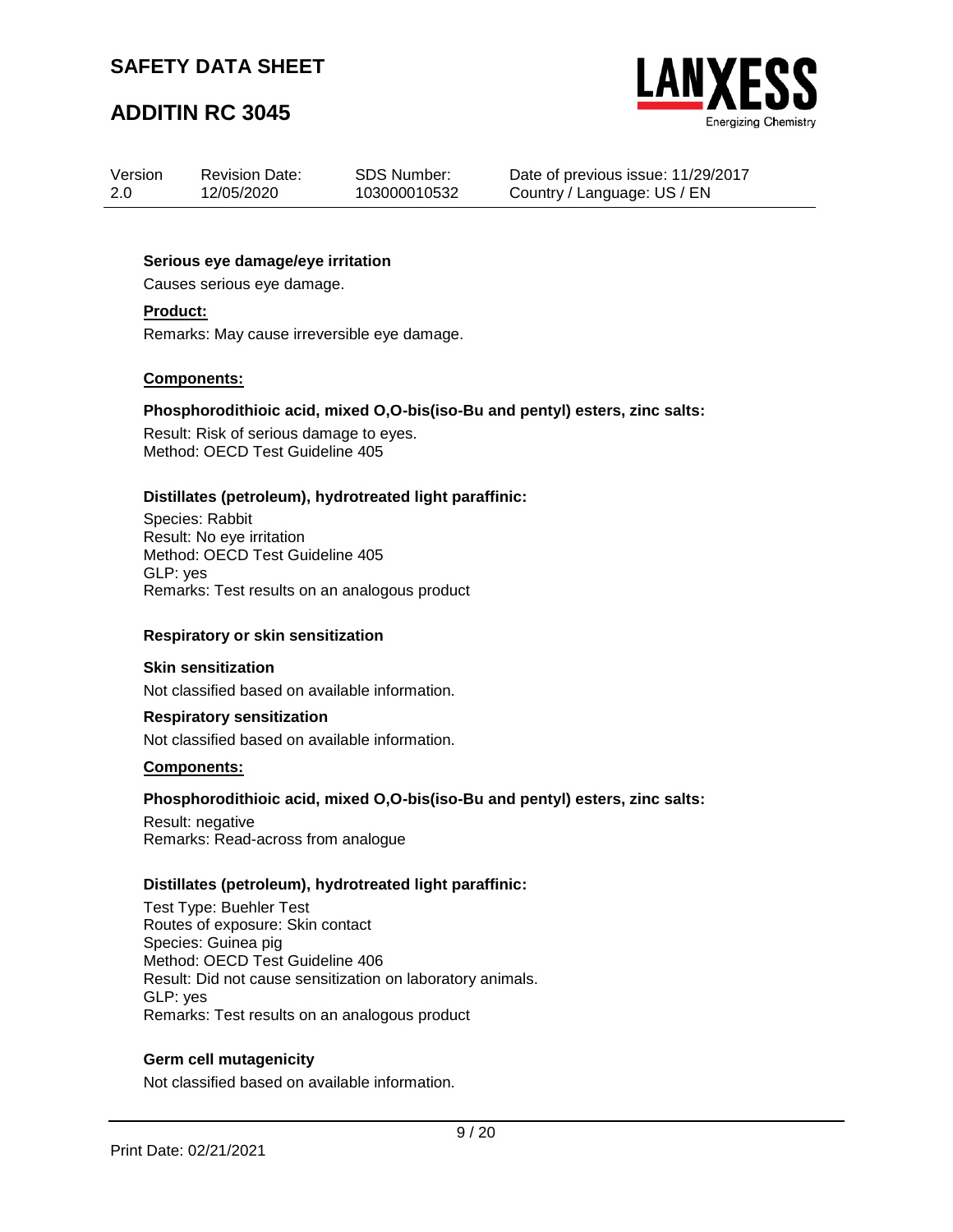## **ADDITIN RC 3045**



| Version<br>2.0 | <b>Revision Date:</b><br>12/05/2020                     | SDS Number:<br>103000010532                            | Date of previous issue: 11/29/2017<br>Country / Language: US / EN                                                                                                                                                                             |
|----------------|---------------------------------------------------------|--------------------------------------------------------|-----------------------------------------------------------------------------------------------------------------------------------------------------------------------------------------------------------------------------------------------|
|                | Components:                                             |                                                        |                                                                                                                                                                                                                                               |
|                |                                                         |                                                        | Phosphorodithioic acid, mixed O, O-bis (iso-Bu and pentyl) esters, zinc salts:                                                                                                                                                                |
|                | Genotoxicity in vitro                                   | Result: negative<br>÷.                                 |                                                                                                                                                                                                                                               |
|                | Genotoxicity in vivo                                    | Dose: 10 ml/kg<br>Result: negative                     | Species: Rat (male and female)<br>Application Route: Intraperitoneal                                                                                                                                                                          |
|                | Distillates (petroleum), hydrotreated light paraffinic: |                                                        |                                                                                                                                                                                                                                               |
|                | Genotoxicity in vitro                                   | Test Type: Ames test<br>Test system: TA98<br>products. | Metabolic activation: with metabolic activation<br>Method: OECD Test Guideline 471<br>Result: Conflicting results have been seen in different studies.<br>Remarks: In analogy to test results for similarly composed                          |
|                |                                                         | Result: negative<br>GLP: no                            | Test Type: Chromosome aberration test in vitro<br>Test system: Chinese hamster ovary cells<br>Metabolic activation: with and without metabolic activation<br>Method: OECD Test Guideline 473<br>Remarks: Test results on an analogous product |
|                |                                                         | Result: negative<br>GLP: yes                           | Test Type: In vitro mammalian cell gene mutation test<br>Test system: mouse lymphoma cells<br>Metabolic activation: with and without metabolic activation<br>Method: OECD Test Guideline 476<br>Remarks: Test results on an analogous product |
|                | Genotoxicity in vivo                                    | Result: negative                                       | Test Type: Micronucleus test<br>Species: Mouse (male and female)<br>Application Route: Intraperitoneal<br>Method: OECD Test Guideline 474<br>GLP: No information available.<br>Remarks: Test results on an analogous product                  |

### **Carcinogenicity**

Not classified based on available information.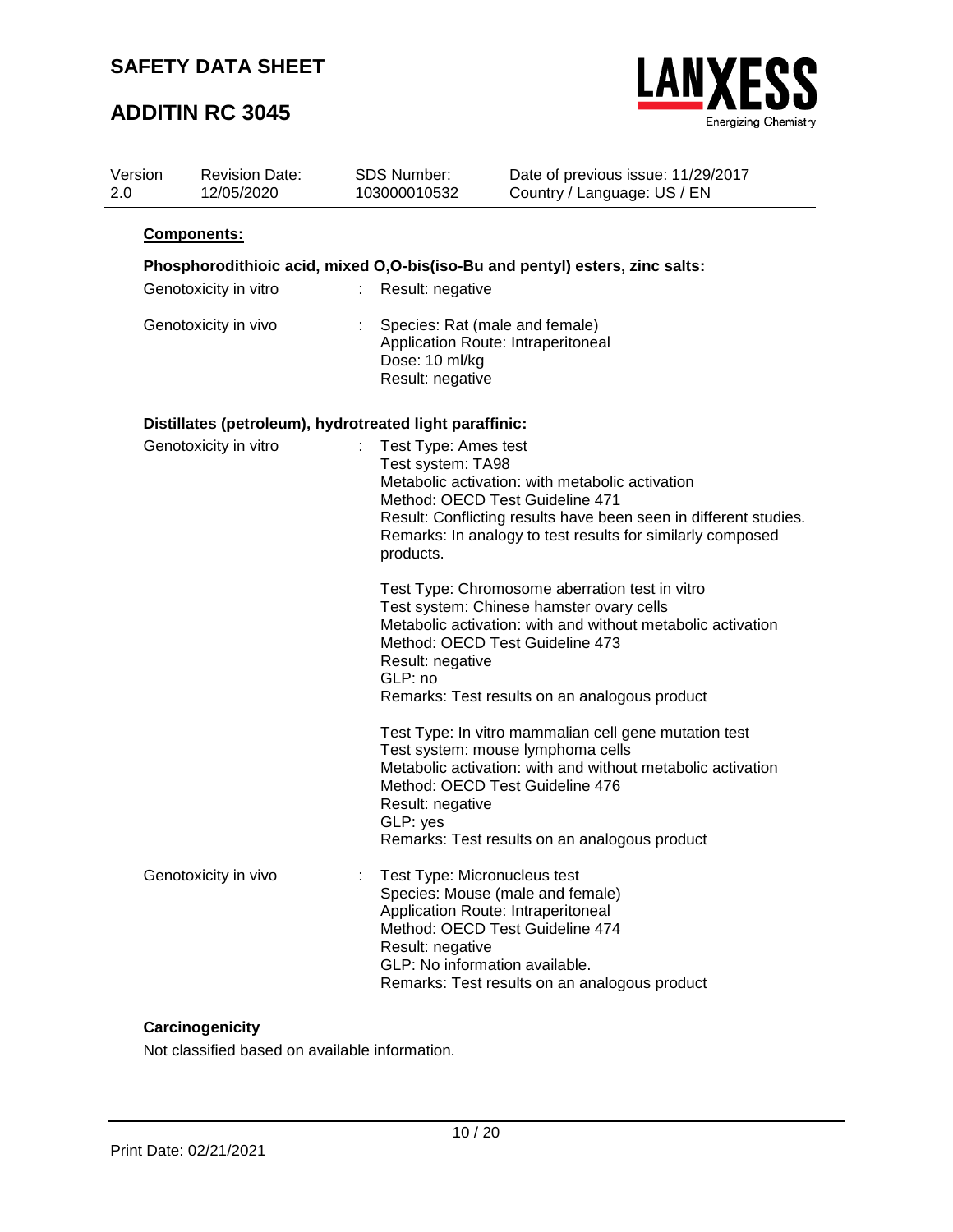## **ADDITIN RC 3045**



| Version<br>2.0 | <b>Revision Date:</b><br>12/05/2020           | <b>SDS Number:</b><br>103000010532                      | Date of previous issue: 11/29/2017<br>Country / Language: US / EN                                                        |  |  |
|----------------|-----------------------------------------------|---------------------------------------------------------|--------------------------------------------------------------------------------------------------------------------------|--|--|
|                | <b>Components:</b>                            |                                                         |                                                                                                                          |  |  |
|                |                                               | Distillates (petroleum), hydrotreated light paraffinic: |                                                                                                                          |  |  |
|                | Species: Mouse, (female)                      |                                                         |                                                                                                                          |  |  |
|                | <b>Application Route: Dermal</b>              |                                                         |                                                                                                                          |  |  |
|                | Exposure time: 78 weeks                       |                                                         |                                                                                                                          |  |  |
|                | Method: OECD Test Guideline 451               |                                                         |                                                                                                                          |  |  |
|                | Result: negative                              |                                                         |                                                                                                                          |  |  |
|                | GLP: No information available.                |                                                         |                                                                                                                          |  |  |
|                | Remarks: Test results on an analogous product |                                                         |                                                                                                                          |  |  |
| <b>IARC</b>    |                                               |                                                         | No ingredient of this product present at levels greater that<br>agusta 0.40/ is identified as probable peachble areastir |  |  |

| <b>IARC</b> | No ingredient of this product present at levels greater than or<br>equal to 0.1% is identified as probable, possible or confirmed<br>human carcinogen by IARC. |
|-------------|----------------------------------------------------------------------------------------------------------------------------------------------------------------|
| <b>OSHA</b> | No component of this product present at levels greater than or<br>equal to 0.1% is on OSHA's list of regulated carcinogens.                                    |
| <b>NTP</b>  | No ingredient of this product present at levels greater than or<br>equal to 0.1% is identified as a known or anticipated carcinogen<br>by NTP.                 |

#### **Reproductive toxicity**

Not classified based on available information.

### **Components:**

#### **Phosphorodithioic acid, mixed O,O-bis(iso-Bu and pentyl) esters, zinc salts:**

| Effects on fetal development : Test Type: reproductive and developmental toxicity study<br>Species: Rat, male and female<br>Strain: Sprague-Dawley<br><b>Application Route: Oral</b><br>Developmental Toxicity: NOAEL F1: 160 mg/kg body weight<br>Method: OECD Test Guideline 422<br>Result: No adverse effects.<br>GLP: yes |
|-------------------------------------------------------------------------------------------------------------------------------------------------------------------------------------------------------------------------------------------------------------------------------------------------------------------------------|
| Test Type: reproductive and developmental toxicity study<br>Species: Rat, male and female<br>Strain: Sprague-Dawley<br><b>Application Route: Oral</b><br>Developmental Toxicity: NOAEL: 160 mg/kg body weight<br>Method: OECD Test Guideline 422<br>Result: No adverse effects.<br>GLP: yes                                   |

#### **Distillates (petroleum), hydrotreated light paraffinic:**

| Effects on fertility | Test Type: Fertility/early embryonic development |
|----------------------|--------------------------------------------------|
|                      |                                                  |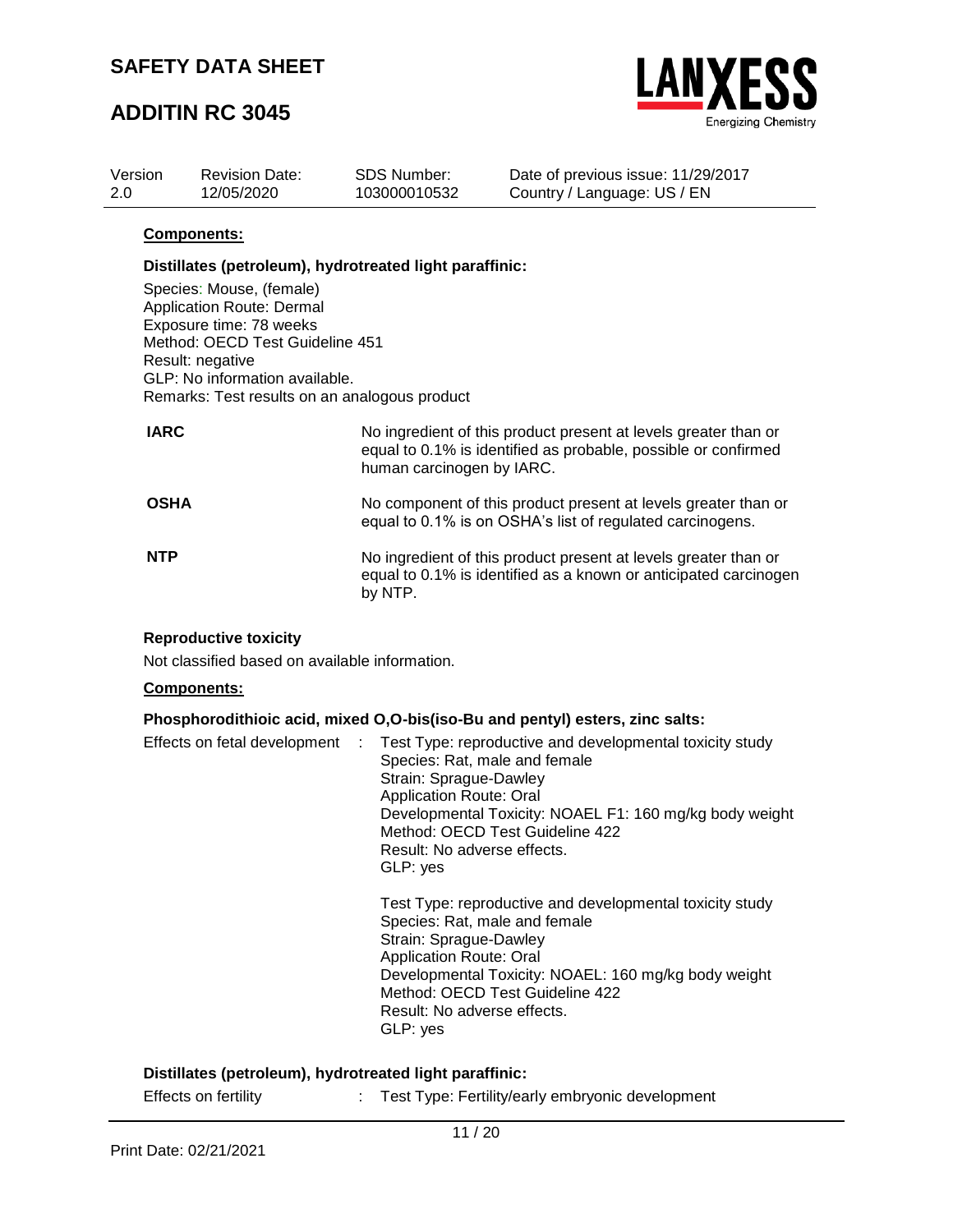## **ADDITIN RC 3045**



| Version<br>2.0               | <b>Revision Date:</b><br>12/05/2020 | <b>SDS Number:</b><br>103000010532                                                            | Date of previous issue: 11/29/2017<br>Country / Language: US / EN                                                                                                                                                                                                                                                                                     |
|------------------------------|-------------------------------------|-----------------------------------------------------------------------------------------------|-------------------------------------------------------------------------------------------------------------------------------------------------------------------------------------------------------------------------------------------------------------------------------------------------------------------------------------------------------|
| Effects on fetal development |                                     | <b>Application Route: Oral</b><br>ment were detected.<br>GLP: yes                             | Species: Rat, male and female<br>Dose: 1000 milligram per kilogram<br>General Toxicity Parent: NOAEL: >= 1,000 mg/kg body weight<br>Fertility: $NOAEL: >= 1,000 mg/kg$ body weight<br>Method: OECD Test Guideline 421<br>Result: No effects on fertility and early embryonic develop-<br>Remarks: Test results on an analogous product                |
|                              |                                     | ÷<br>Species: Rat, female<br><b>Application Route: Dermal</b><br>Result: negative<br>GLP: yes | Test Type: Embryo-fetal development<br>Dose: 125 - 500 - 2000 milligram per kilogram<br>General Toxicity Maternal: LOAEL: 125 mg/kg body weight<br>Teratogenicity: NOAEL: >= 2,000 mg/kg body weight<br>Developmental Toxicity: NOAEL: >= 2,000 mg/kg body weight<br>Method: OECD Test Guideline 414<br>Remarks: Test results on an analogous product |

### **STOT-single exposure**

Not classified based on available information.

#### **Components:**

### **Distillates (petroleum), hydrotreated light paraffinic:**

Assessment: May cause respiratory irritation.

#### **STOT-repeated exposure**

Not classified based on available information.

#### **Repeated dose toxicity**

#### **Components:**

### **Phosphorodithioic acid, mixed O,O-bis(iso-Bu and pentyl) esters, zinc salts:**

Species: Rat NOAEL: 160 mg/kg Application Route: Oral Exposure time: 52 d Method: OECD Test Guideline 422

### **Distillates (petroleum), hydrotreated light paraffinic:**

Species: Rat, male LOAEL: 125 mg/kg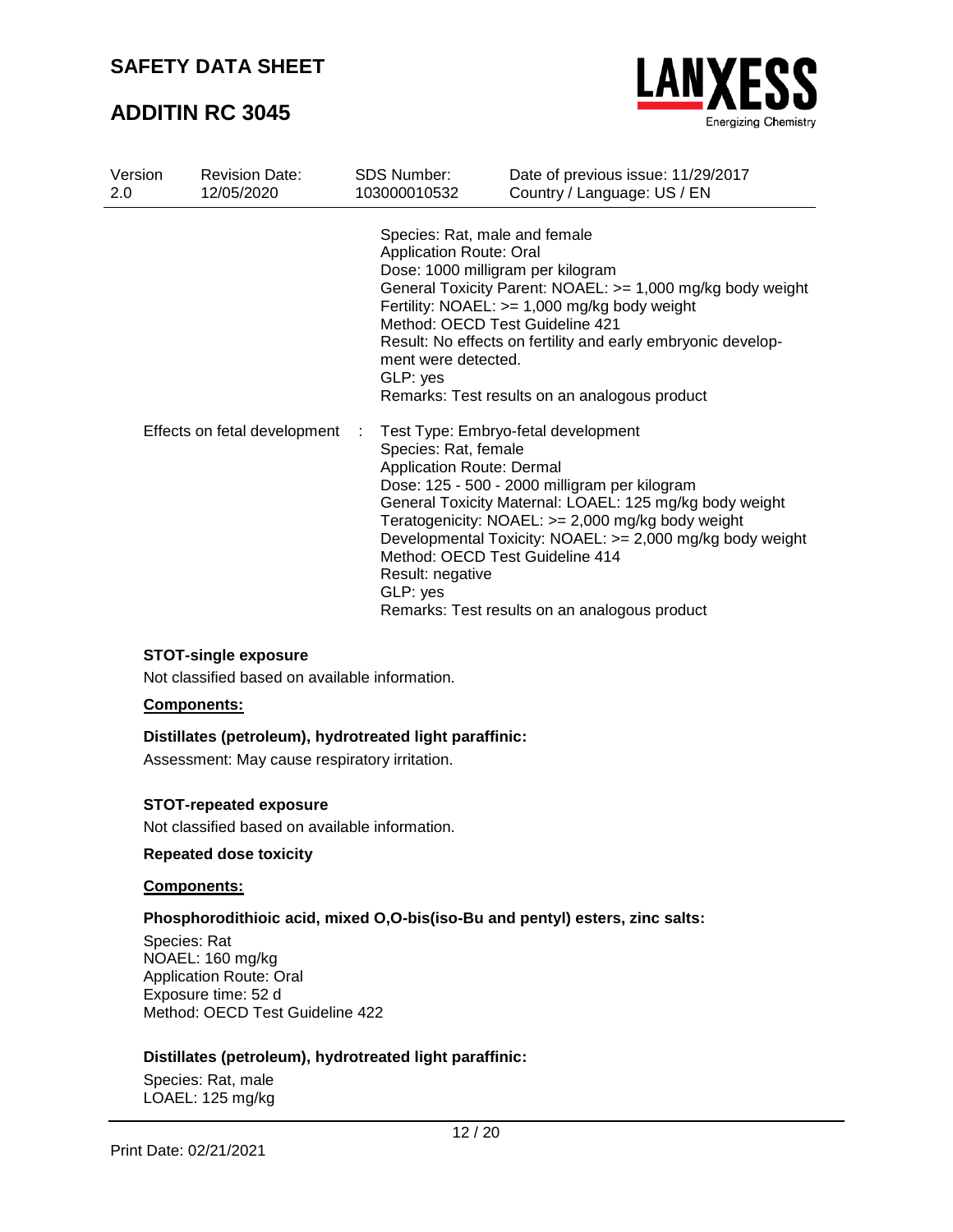

## **ADDITIN RC 3045**

| Version | <b>Revision Date:</b> | <b>SDS Number:</b> |
|---------|-----------------------|--------------------|
| 2.0     | 12/05/2020            | 103000010532       |

Date of previous issue: 11/29/2017 Country / Language: US / EN

Application Route: Oral Exposure time: 90 d Dose: 125 - 500 mg/kg bw/d Method: OECD Test Guideline 408 GLP: No information available. Remarks: Subchronic toxicity Test results on an analogous product

Species: Rat, male and female NOAEL: > 980 mg/m³ Application Route: Inhalation Test atmosphere: dust/mist Exposure time: 28 d Dose: 50 - 220 - 980 mg/m3 Method: OECD Test Guideline 412 GLP: No information available. Remarks: Subacute toxicity Test results on an analogous product

Species: Rabbit, male and female NOAEL: 1,000 mg/kg Application Route: Skin contact Exposure time: 28 d Dose: 200 - 1000 - 2000 mg/kg bw/d Method: OECD Test Guideline 410 GLP: yes Remarks: Subacute toxicity Test results on an analogous product

### **Aspiration toxicity**

Not classified based on available information.

#### **Components:**

### **Distillates (petroleum), hydrotreated light paraffinic:**

May be fatal if swallowed and enters airways.

### **Further information**

**Product:** Remarks: No data available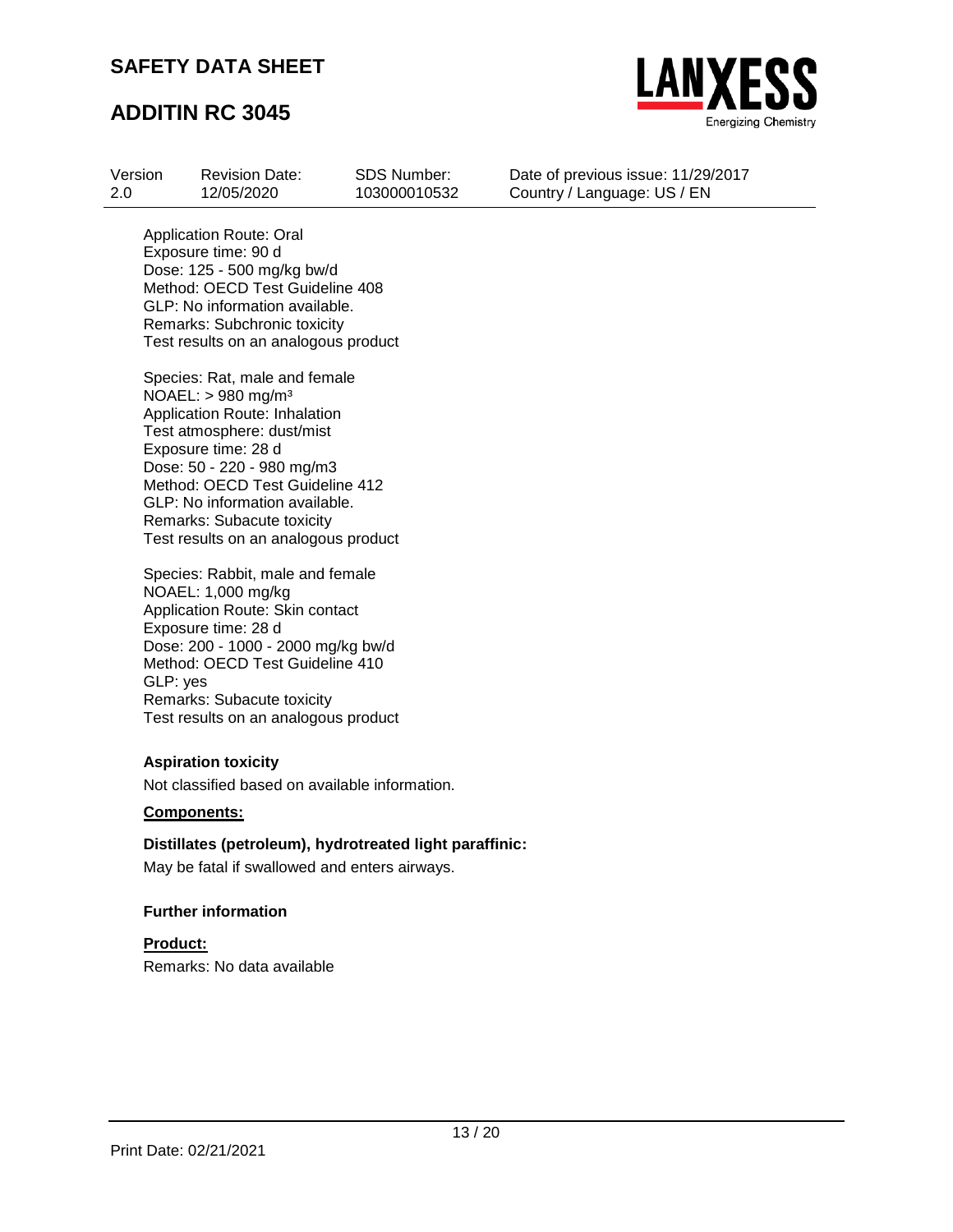## **ADDITIN RC 3045**



| Version | <b>Revision Date:</b> | <b>SDS Number:</b> |
|---------|-----------------------|--------------------|
| 2.0     | 12/05/2020            | 103000010532       |

Date of previous issue: 11/29/2017 Country / Language: US / EN

### **SECTION 12. ECOLOGICAL INFORMATION**

### **Ecotoxicity**

#### **Components:**

| Phosphorodithioic acid, mixed O,O-bis(iso-Bu and pentyl) esters, zinc salts:   |      |                                                                                                                                                          |  |  |  |
|--------------------------------------------------------------------------------|------|----------------------------------------------------------------------------------------------------------------------------------------------------------|--|--|--|
| Toxicity to fish                                                               |      | LL50 (Cyprinodon variegatus (sheepshead minnow)): 4.5 mg/l<br>Exposure time: 96 h<br>Method: OECD Test Guideline 203                                     |  |  |  |
| Toxicity to daphnia and other :<br>aquatic invertebrates                       |      | EC50 (Daphnia magna (Water flea)): 23 mg/l<br>Exposure time: 48 h<br>Method: OECD Test Guideline 202                                                     |  |  |  |
|                                                                                |      | NOEC (Daphnia magna (Water flea)): 10 mg/l<br>Exposure time: 48 h<br>Method: OECD Test Guideline 202<br>Remarks: water extractable fraction              |  |  |  |
| Toxicity to algae                                                              |      | : EC50 (Desmodesmus subspicatus (green algae)): 21 mg/l<br>Exposure time: 72 h<br>Method: OECD Test Guideline 201<br>Remarks: water extractable fraction |  |  |  |
|                                                                                |      | NOEC (Desmodesmus subspicatus (green algae)): 10 mg/l<br>Exposure time: 72 h<br>Method: OECD Test Guideline 201<br>Remarks: water extractable fraction   |  |  |  |
| Toxicity to daphnia and other<br>aquatic invertebrates (Chron-<br>ic toxicity) | - 11 | NOEC (Daphnia magna (Water flea)): 0.4 mg/l<br>Exposure time: 21 d<br>Method: OECD Test Guideline 211                                                    |  |  |  |
|                                                                                |      | Lowest Observed Effect Concentration (Daphnia magna (Wa-<br>ter flea)): 0.8 mg/l<br>Exposure time: 21 d<br>Method: OECD Test Guideline 211               |  |  |  |
| <b>Ecotoxicology Assessment</b>                                                |      |                                                                                                                                                          |  |  |  |
| Acute aquatic toxicity :                                                       |      | Toxic to aquatic life.                                                                                                                                   |  |  |  |
| Distillates (petroleum), hydrotreated light paraffinic:                        |      |                                                                                                                                                          |  |  |  |
| Toxicity to fish                                                               |      | LL50 (Pimephales promelas (fathead minnow)): > 100 mg/l<br>Exposure time: 96 h<br>Analytical monitoring: yes                                             |  |  |  |

Method: OECD Test Guideline 203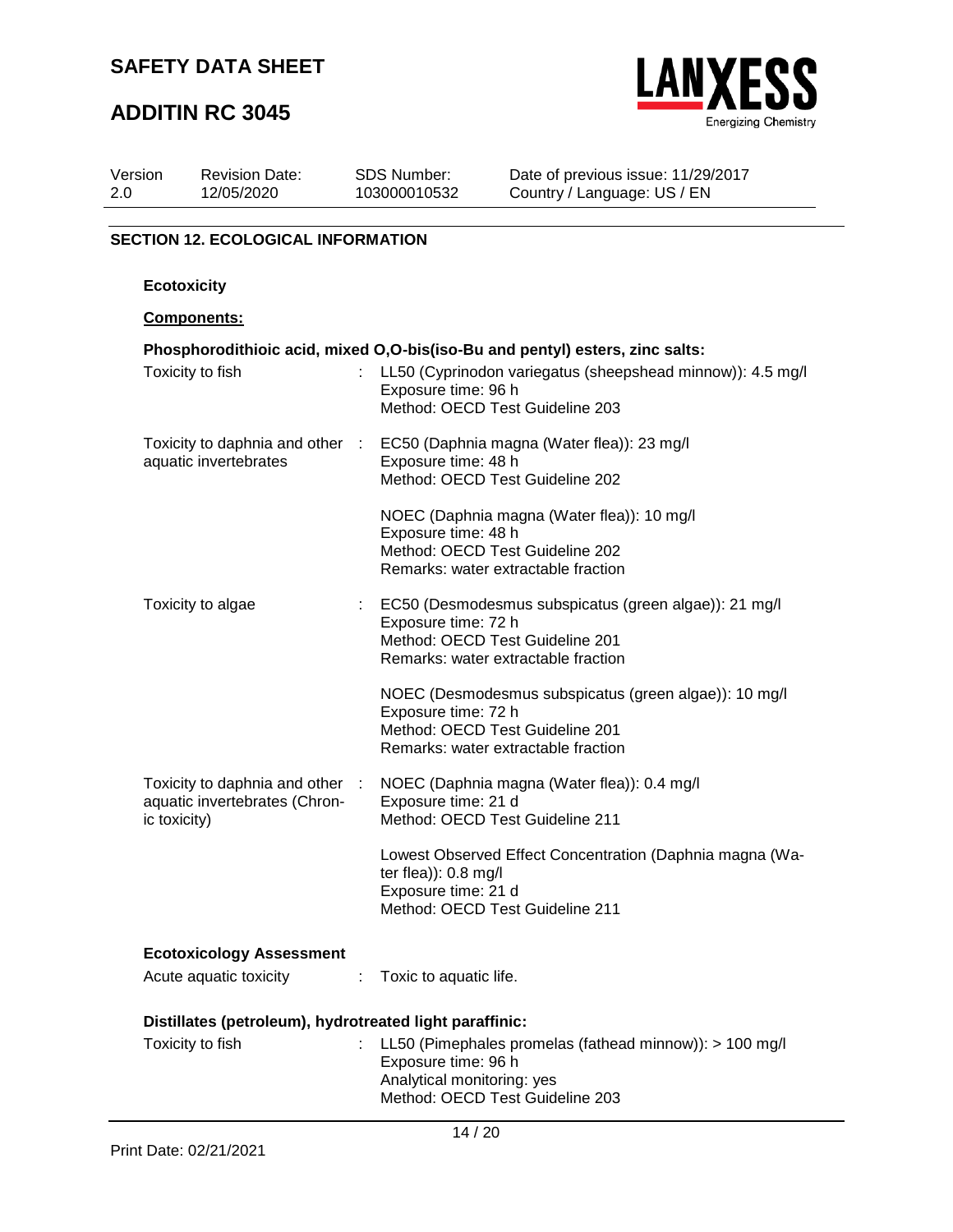# **ADDITIN RC 3045**



| Version<br>2.0 | <b>Revision Date:</b><br>12/05/2020                              |   | SDS Number:<br>103000010532                                                                   | Date of previous issue: 11/29/2017<br>Country / Language: US / EN                                                                     |
|----------------|------------------------------------------------------------------|---|-----------------------------------------------------------------------------------------------|---------------------------------------------------------------------------------------------------------------------------------------|
|                |                                                                  |   | GLP: yes                                                                                      | Remarks: water extractable fraction                                                                                                   |
|                | Toxicity to daphnia and other :<br>aquatic invertebrates         |   | Exposure time: 48 h<br>Analytical monitoring: no<br>GLP: no                                   | EL50 (Daphnia magna (Water flea)): > 10,000 mg/l<br>Method: OECD Test Guideline 202<br>Remarks: water extractable fraction            |
|                | Toxicity to algae                                                | ÷ | mg/l<br>End point: Growth rate<br>Exposure time: 72 h<br>Analytical monitoring: no<br>GLP: no | EL50 (Pseudokirchneriella subcapitata (green algae)): > 100<br>Method: OECD Test Guideline 201<br>Remarks: water extractable fraction |
|                |                                                                  |   | mg/l<br>End point: Growth rate<br>Exposure time: 72 h<br>Analytical monitoring: no<br>GLP: no | NOEC (Pseudokirchneriella subcapitata (microalgae)): >= 100<br>Method: OECD Test Guideline 201<br>Remarks: water extractable fraction |
| ic toxicity)   | Toxicity to daphnia and other :<br>aquatic invertebrates (Chron- |   | End point: Reproduction<br>Exposure time: 21 d<br>Analytical monitoring: no<br>GLP: yes       | NOELR (Daphnia magna (Water flea)): 10 mg/l<br>Method: OECD Test Guideline 211<br>Remarks: water extractable fraction                 |
|                | <b>Persistence and degradability</b>                             |   |                                                                                               |                                                                                                                                       |
|                | Components:                                                      |   |                                                                                               |                                                                                                                                       |
|                |                                                                  |   |                                                                                               | Phosphorodithioic acid, mixed O,O-bis(iso-Bu and pentyl) esters, zinc salts:                                                          |
|                | Biodegradability                                                 |   | Biodegradation: 1.5 %<br>Exposure time: 28 d                                                  | Result: Not readily biodegradable.<br>Method: OECD Test Guideline 301B                                                                |
|                | Distillates (petroleum), hydrotreated light paraffinic:          |   |                                                                                               |                                                                                                                                       |
|                | Biodegradability                                                 |   |                                                                                               | Result: Not readily biodegradable.                                                                                                    |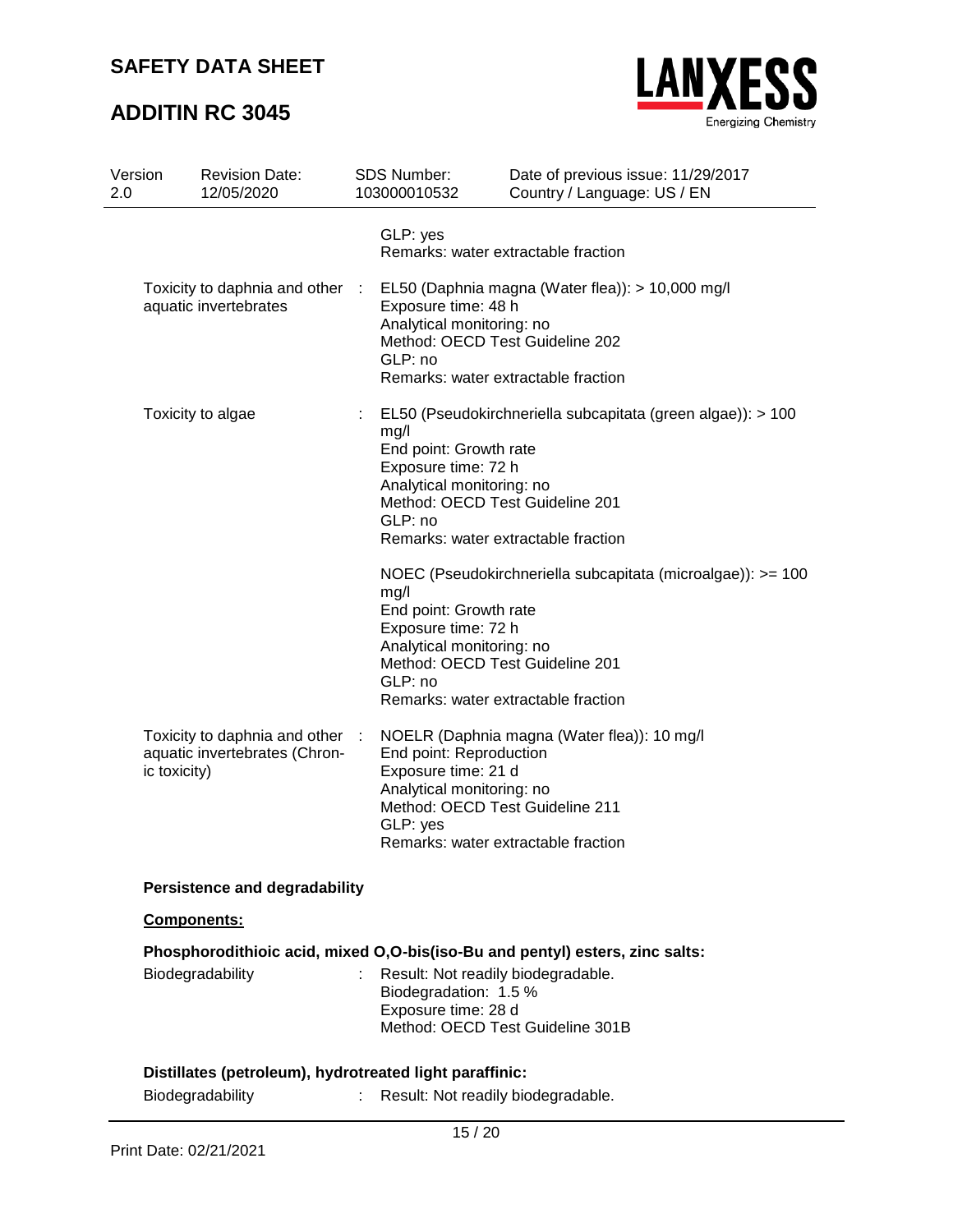# **ADDITIN RC 3045**



| 103000010532                                                                                                                                                                                                              | Country / Language: US / EN                                                                                                                                                                                                          |
|---------------------------------------------------------------------------------------------------------------------------------------------------------------------------------------------------------------------------|--------------------------------------------------------------------------------------------------------------------------------------------------------------------------------------------------------------------------------------|
| GLP: yes                                                                                                                                                                                                                  | Method: OECD Test Guideline 301B                                                                                                                                                                                                     |
|                                                                                                                                                                                                                           |                                                                                                                                                                                                                                      |
|                                                                                                                                                                                                                           |                                                                                                                                                                                                                                      |
|                                                                                                                                                                                                                           |                                                                                                                                                                                                                                      |
| $\epsilon$<br>GLP: yes                                                                                                                                                                                                    | Method: OECD Test Guideline 107                                                                                                                                                                                                      |
|                                                                                                                                                                                                                           |                                                                                                                                                                                                                                      |
|                                                                                                                                                                                                                           |                                                                                                                                                                                                                                      |
|                                                                                                                                                                                                                           |                                                                                                                                                                                                                                      |
|                                                                                                                                                                                                                           |                                                                                                                                                                                                                                      |
| ÷                                                                                                                                                                                                                         | An environmental hazard cannot be excluded in the event of<br>unprofessional handling or disposal.<br>Toxic to aquatic life with long lasting effects.                                                                               |
|                                                                                                                                                                                                                           | An environmental hazard cannot be excluded in the event of<br>unprofessional handling or disposal.<br>Toxic to aquatic life with long lasting effects.                                                                               |
| <b>Bioaccumulative potential</b><br>Components:<br>Partition coefficient: n-<br>octanol/water<br><b>Mobility in soil</b><br>No data available<br>Other adverse effects<br><b>Product:</b><br>Additional ecological infor- | Biodegradation: 2 - 4 %<br>Exposure time: 28 d<br>Phosphorodithioic acid, mixed O, O-bis (iso-Bu and pentyl) esters, zinc salts:<br>Pow: 5.07 (22 °C)<br>log Pow: 0.69 (22 °C)<br>Harmful to aquatic life.<br>Toxic to aquatic life. |

### **SECTION 13. DISPOSAL CONSIDERATIONS**

| RCRA - Resource Conserva-<br>÷<br>tion and Recovery Authoriza-<br>tion Act | If discarded in its purchased form, this product would not be a<br>hazardous waste either by listing or by characteristic. Howev-<br>er, under RCRA, it is the responsibility of the product user to<br>determine at the time of disposal, whether a material contain-<br>ing the product or derived from the product should be classi-<br>fied as a hazardous waste. (40 CFR 261.20-24) |
|----------------------------------------------------------------------------|------------------------------------------------------------------------------------------------------------------------------------------------------------------------------------------------------------------------------------------------------------------------------------------------------------------------------------------------------------------------------------------|
| Disposal methods                                                           | The generation of waste should be avoided or minimized<br>wherever possible.<br>This material and its container must be disposed of in a safe<br>way.<br>Empty containers retain product residue; observe all precau-<br>tions for product.<br>Avoid dispersal of spilled material and runoff and contact with<br>soil, waterways, drains and sewers.                                    |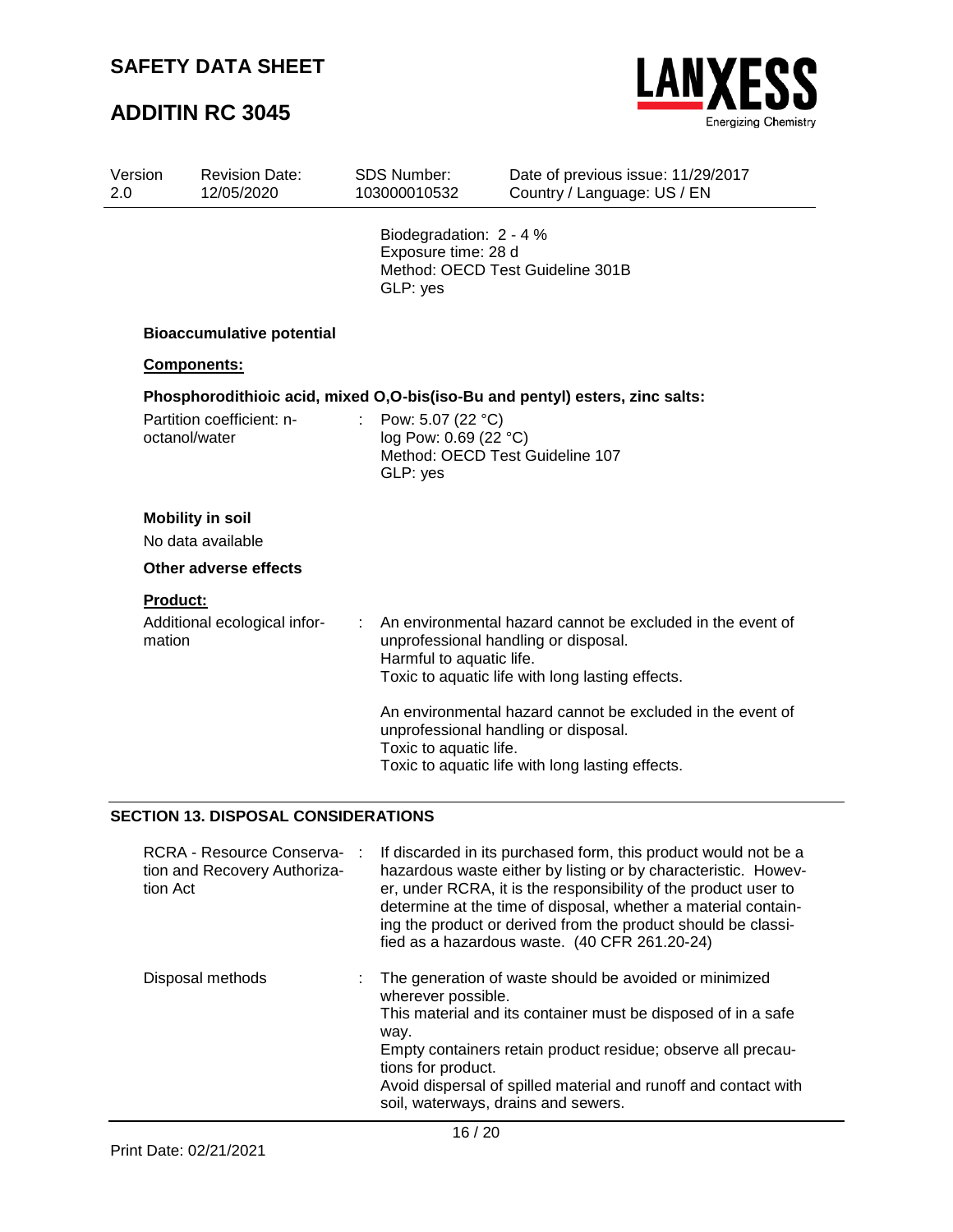# **ADDITIN RC 3045**



| Version<br>2.0  | <b>Revision Date:</b><br>12/05/2020      | <b>SDS Number:</b><br>103000010532 | Date of previous issue: 11/29/2017<br>Country / Language: US / EN                                                                                                |
|-----------------|------------------------------------------|------------------------------------|------------------------------------------------------------------------------------------------------------------------------------------------------------------|
|                 |                                          |                                    | Waste disposal should be in accordance with existing federal,<br>state, provincial and/or local environmental controls.                                          |
|                 | <b>SECTION 14. TRANSPORT INFORMATION</b> |                                    |                                                                                                                                                                  |
|                 | <b>Domestic regulation</b>               |                                    |                                                                                                                                                                  |
| <b>DOT</b>      | UN/ID/NA number<br>Proper shipping name  | <b>UN 3082</b><br>÷                | Environmentally hazardous substance, liquid, n.o.s.<br>(PHOSPHORODITHIOIC ACID, MIXED O,O-BIS(ISO-BU<br>AND PENTYL) ESTERS, ZINC SALTS)                          |
| Class<br>Labels | Packing group                            | 9<br>Ш<br>þ<br>9                   |                                                                                                                                                                  |
|                 | Marine pollutant                         | yes                                |                                                                                                                                                                  |
| transport       | Further information for                  |                                    | The U.S. DOT regulations in 49 CFR 172.102 permit this ma-<br>terial to ship as an Environmentally Hazardous Substance,<br>Class 9, using Special Provision 146. |
|                 | <b>International Regulations</b>         |                                    |                                                                                                                                                                  |
|                 | <b>IATA-DGR</b>                          |                                    |                                                                                                                                                                  |
| UN/ID No.       | Proper shipping name                     | <b>UN 3082</b>                     | Environmentally hazardous substance, liquid, n.o.s.<br>(PHOSPHORODITHIOIC ACID, MIXED O,O-BIS(ISO-BU AND<br>PENTYL) ESTERS, ZINC SALTS)                          |
| Class<br>Labels | Packing group                            | 9<br>Ш<br>9                        |                                                                                                                                                                  |
| aircraft)       | Packing instruction (cargo               | 964: 450.00 L                      |                                                                                                                                                                  |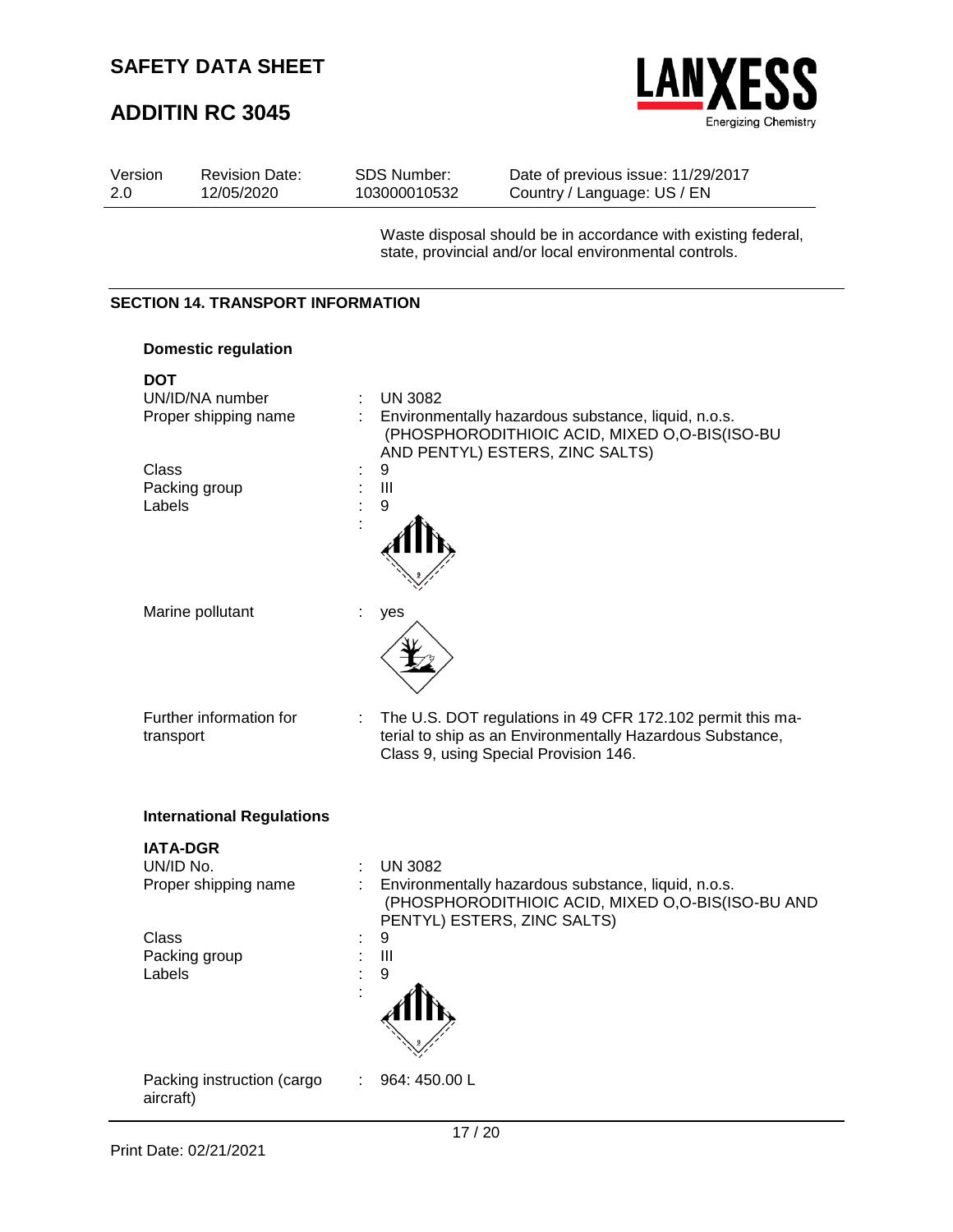## **ADDITIN RC 3045**



| Version<br>2.0         | <b>Revision Date:</b><br>12/05/2020                                        |   | SDS Number:<br>103000010532 | Date of previous issue: 11/29/2017<br>Country / Language: US / EN                                                                |
|------------------------|----------------------------------------------------------------------------|---|-----------------------------|----------------------------------------------------------------------------------------------------------------------------------|
|                        | Packing instruction (passen-<br>ger aircraft)<br>Environmentally hazardous |   | 964: 450.00 L<br>yes        |                                                                                                                                  |
|                        | <b>IMDG-Code</b><br>UN number<br>Proper shipping name                      | ÷ | <b>UN 3082</b><br>N.O.S.    | ENVIRONMENTALLY HAZARDOUS SUBSTANCE, LIQUID,<br>(PHOSPHORODITHIOIC ACID, MIXED O,O-BIS(ISO-BU<br>AND PENTYL) ESTERS, ZINC SALTS) |
| <b>Class</b><br>Labels | Packing group                                                              |   | 9<br>III<br>9               |                                                                                                                                  |
|                        | Marine pollutant                                                           |   | yes                         |                                                                                                                                  |

**Transport in bulk according to Annex II of MARPOL 73/78 and the IBC Code**

Not applicable for product as supplied.

### **SECTION 15. REGULATORY INFORMATION**

#### **CERCLA**

None

#### **Reportable Quantity**

This material does not contain any components with a CERCLA RQ.

#### **SARA 302 Extremely Hazardous Substances Threshold Planning Quantity**

This material does not contain any components with a section 302 EHS TPQ.

#### **SARA 311/312 Hazards** : Skin corrosion or irritation Serious eye damage or eye irritation

**SARA 313**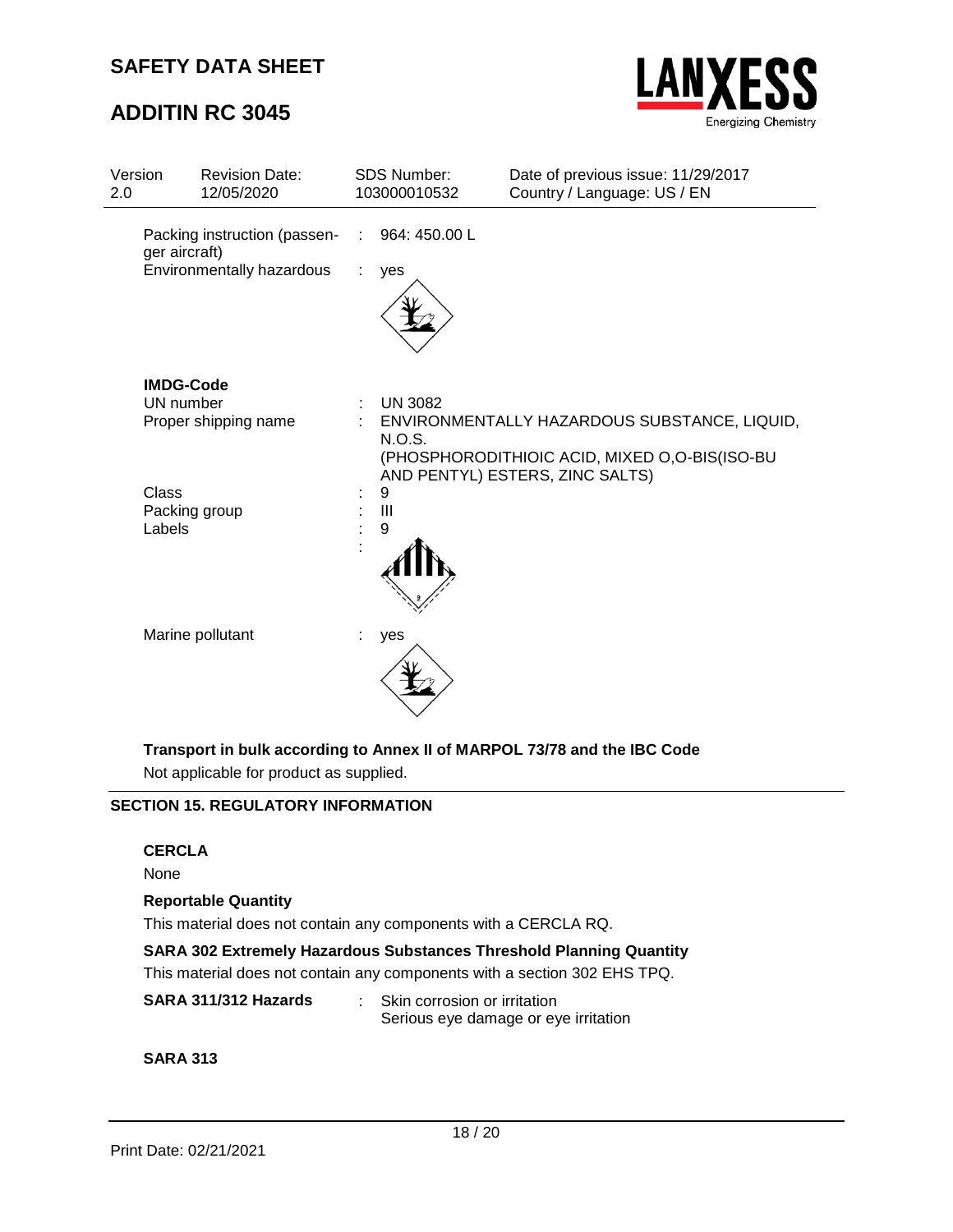

## **ADDITIN RC 3045**

| Version | <b>Revision Date:</b> | SDS Number:  | Date of previous issue: 11/29/2017 |
|---------|-----------------------|--------------|------------------------------------|
| 2.0     | 12/05/2020            | 103000010532 | Country / Language: US / EN        |

The following components are subject to reporting levels established by SARA Title III, Section 313:

| l Components                                                                          | CAS-No.    | Concentration |
|---------------------------------------------------------------------------------------|------------|---------------|
| Phosphorodithioic acid, mixed<br>  O, O-bis (iso-Bu and pentyl) esters,<br>zinc salts | 68457-79-4 | $90 - 100 %$  |

#### **US State Regulations**

| <b>Massachusetts Right To Know</b>                                             |            |               |
|--------------------------------------------------------------------------------|------------|---------------|
| Distillates (petroleum), hydrotreated light paraffinic                         | 64742-55-8 | $>= 5 - < 10$ |
| <b>Massachusetts Right To Know</b>                                             |            |               |
| Distillates (petroleum), hydrotreated light paraffinic                         | 64742-55-8 |               |
| Pennsylvania Right To Know                                                     |            |               |
| Phosphorodithioic acid, mixed O,O-bis(iso-Bu and<br>pentyl) esters, zinc salts | 68457-79-4 | $>= 90 - 100$ |
| Distillates (petroleum), hydrotreated light paraffinic                         | 64742-55-8 | $>= 5 - < 10$ |
| Pennsylvania Right To Know                                                     |            |               |
| Phosphorodithioic acid, mixed O,O-bis(iso-Bu and<br>pentyl) esters, zinc salts | 68457-79-4 |               |
| Distillates (petroleum), hydrotreated light paraffinic                         | 64742-55-8 |               |

#### **California Prop. 65**

This product does not contain any chemicals known to the State of California to cause cancer, birth defects, or any other reproductive defects.

### **TSCA inventory**

TSCA : On TSCA Inventory

### **TSCA list**

No substances are subject to a Significant New Use Rule.

No substances are subject to TSCA 12(b) export notification requirements.